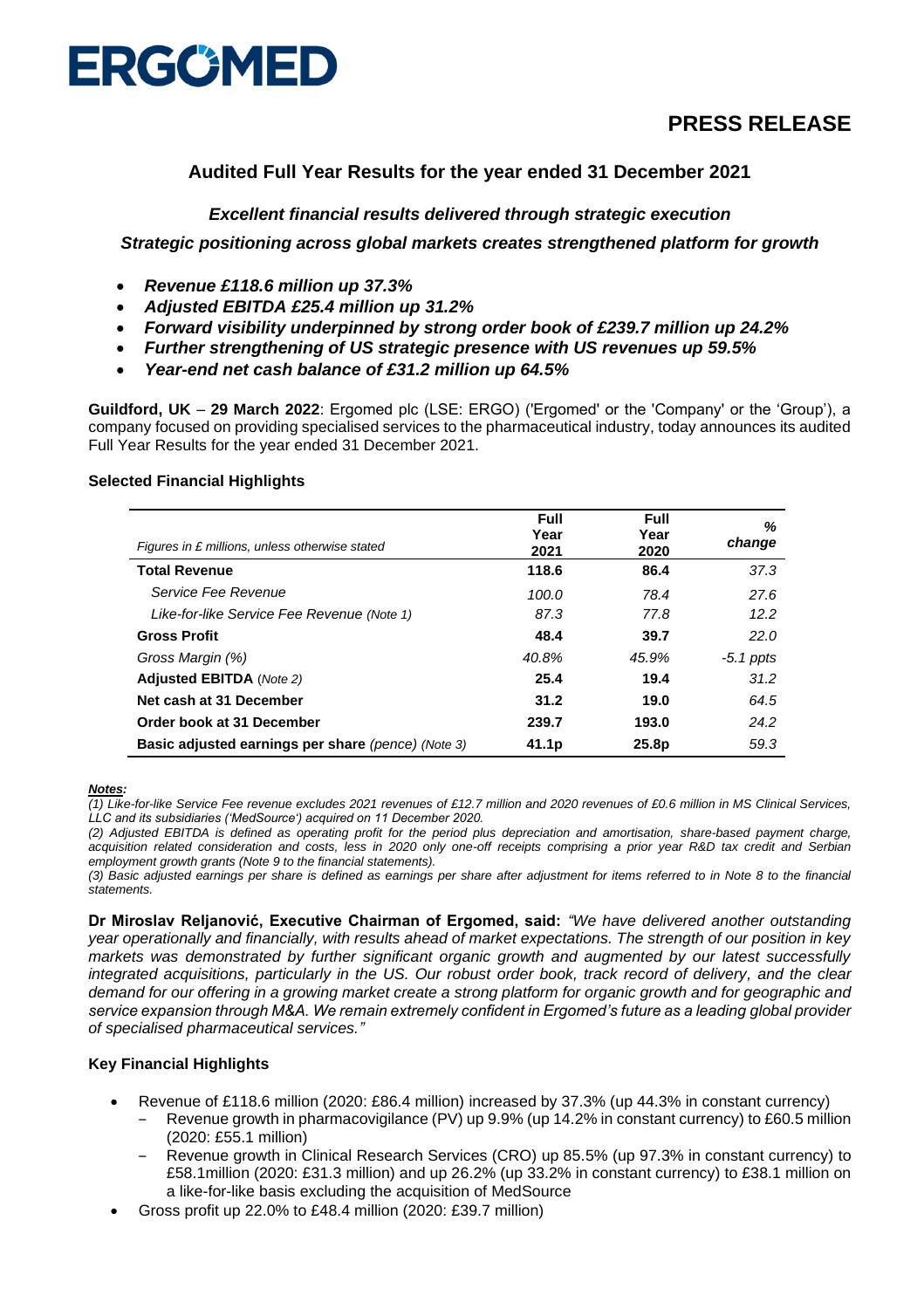- Adjusted EBITDA up 31.2% to £25.4 million (2020: £19.4 million)
- Basic adjusted EPS up 59.3% to 41.1p (2020: 25.8p)
- Cash and cash equivalents up 64.5% to £31.2 million at 31 December 2021 (31 December 2020: £19.0 million) with operating cash flow of £22.3 million, equivalent to 87.8% of adjusted EBITDA
- Order book of £239.7 million future contracted revenue up 24.2% at 31 December 2021 (31 December 2020: £193.0 million)

# **Key Operational & Strategic Highlights**

- New subsidiaries opened in a number of European countries and Japan
- US revenue growth of 59.5% over prior year (71.0% in constant currency) and significant new senior hires, strengthening platform for further growth in a key strategic market
- Continued expansion in emerging markets, with Asia revenue growth up 79.5% over prior year
- Successfully integrated, ahead of schedule, MS Clinical Services, LLC and its subsidiaries ('MedSource'), acquired in December 2020
- Continued to demonstrate resilience during COVID-19, now emerging strongly from the pandemic

# **Post-Period End Highlights**

- In February 2022, acquired ADAMAS, a leading global regulatory compliance provider, immediately accretive to earnings and adding a complementary offering to the Group
- In March 2022, appointed John Dawson CBE to the Board as independent Non-Executive Director and Chair of the Audit Committee

## **Conference call for analysts:**

A conference call for analysts will be held at 9:30am BST on 29 March 2022.

## **Conference call details:**

**Conference call registration:** <https://cossprereg.btci.com/prereg/key.process?key=PQWCQV766>

**Webcast link:** [https://www.lsegissuerservices.com/spark/Ergomed/events/2439d37e-026f-48ef-ae6f-](https://www.lsegissuerservices.com/spark/Ergomed/events/2439d37e-026f-48ef-ae6f-94d9ac2cc89f)[94d9ac2cc89f](https://www.lsegissuerservices.com/spark/Ergomed/events/2439d37e-026f-48ef-ae6f-94d9ac2cc89f)

## **Enquiries:**

| Ergomed plc<br>Miroslav Reljanović (Executive Chairman)<br>Richard Barfield (Chief Financial Officer)<br>Keith Byrne (Senior Vice President, Capital Markets &<br>Strategy) | Tel: +44 (0) 1483 402 975                                |
|-----------------------------------------------------------------------------------------------------------------------------------------------------------------------------|----------------------------------------------------------|
| <b>Numis</b><br>Freddie Barnfield / Euan Brown (Nominated Adviser)<br>James Black (Broker)                                                                                  | Tel: +44 (0) 20 7260 1000                                |
| <b>Peel Hunt (Joint Broker)</b><br>James Steel / Dr. Christopher Golden                                                                                                     | Tel: +44 (0) 20 7418 8852                                |
| <b>Consilium Strategic Communications</b><br>Chris Gardner / Angela Gray<br>Matthew Neal                                                                                    | Tel: +44 (0) 20 3709 5700<br>ergomed@consilium-comms.com |

## **About Ergomed plc**

Ergomed provides specialist services to the pharmaceutical industry spanning all phases of clinical development, post-approval pharmacovigilance and medical information. Ergomed's fast-growing services business includes an industry-leading suite of specialist pharmacovigilance (PV) solutions, integrated under the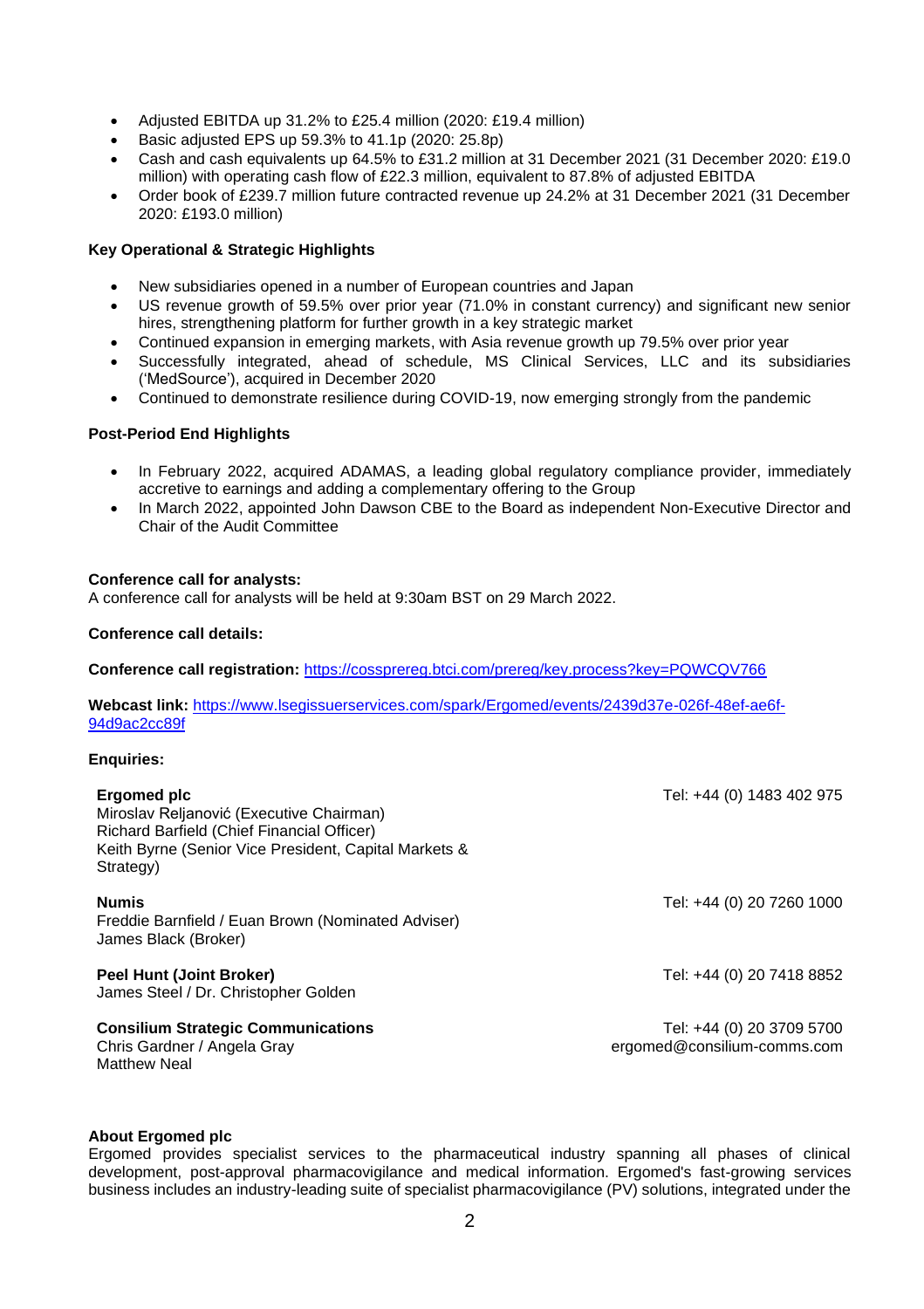PrimeVigilance brand, a full range of high-quality clinical research and trial management services under the Ergomed brand (CRO) and mission-critical regulatory compliance and consulting services under the ADAMAS brand. For further information, visit: [http://ergomedplc.com.](http://ergomedplc.com/)

## **Forward-Looking Statements**

*Certain statements contained within the announcement are forward-looking statements and are based on current expectations, estimates and projections about the potential returns of Ergomed plc (Ergomed) and the industry and markets in which Ergomed operates, the Directors' beliefs and assumptions made by the Directors. Words such as "expects", "anticipates", "should", "intends", "plans", "believes", "seeks", "estimates", "projects", "pipeline" and variations of such words and similar expressions are intended to identify such forward-looking statements and expectations. These statements are not guarantees of future performance or the ability to identify and consummate investments and involve certain risks, uncertainties, outcomes of negotiations and due diligence and assumptions that are difficult to predict, qualify or quantify. Therefore, actual outcomes and results may differ materially from what is expressed in such forward-looking statements or expectations. Among the*  factors that could cause actual results to differ materially are: the general economic climate, competition, interest rate levels, loss of key personnel, the result of legal and commercial due diligence, the availability of financing *on acceptable terms and changes in the legal or regulatory environment.*

*These forward-looking statements speak only as of the date of this announcement. Ergomed expressly disclaims any obligation or undertaking to disseminate any updates or revisions to any forward-looking statements contained herein to reflect any change in Ergomed's expectations with regard thereto, any new information or any change in events, conditions or circumstances on which any such statements are based, unless required to do so by law or any appropriate regulatory authority.* 

## **Executive Chairman's Statement**

## **ROBUST EXECUTION OF STRATEGY, DELIVERING EXCELLENT RESULTS**

Ergomed delivered an outstanding year both operationally and financially, with results ahead of market expectations. Notwithstanding the pandemic, the Group delivered significant organic growth demonstrating the strength of our positioning in our key markets and this was augmented by the contribution of our latest successfully integrated acquisitions, particularly in the US.

In 2021, we delivered a year of robust operational execution, achieving significant organic revenue growth whilst maintaining tight cost controls. We also substantially increased our order book with a strong sales performance in all parts of the business and benefited significantly from our expanded geographic presence, with new subsidiaries opened during the year in a number of European countries and in Japan. The integration of the US businesses, Ashfield Pharmacovigilance and MedSource, acquired in 2020, was successfully completed ahead of schedule, enhancing our US platform and related sales opportunities. We strengthened our Board and leadership team with the appointments of acknowledged pharmaceutical industry experts to key roles, augmenting the scale and value of our service offering to our clients. Our employee base increased all around the world, and the commitment and professionalism of all our colleagues shone through as one of the core strengths of our business.

#### **Strong financial results from operational execution**

Our exceptional operational execution throughout 2021 delivered excellent financial results. Revenues for 2021 of £118.6 million were up 37% over prior year (44% in constant currency), exceeding market expectations despite continuing FX headwinds. The 31% increase in adjusted EBITDA to £25.4m was also ahead of market expectations, reflecting tight control of costs and the benefits of successfully integrating the acquisitions made in 2020 ahead of schedule. The Group remained debt free at the year end, with cash and equivalent balances up 64% to £31.2 million (2020: £19.0 million) and unutilised bank facilities of £30.0 million. Following a strong sales performance throughout 2021, we finished the year with our order book of future contracted revenue at £239.7 million, up 24.2% from the beginning of the year. This robust trading performance, coupled with operational execution, positions us strongly to achieve our strategic objectives in 2022 and beyond, and further strengthens our financial platform, enabling us to leverage the accelerating recovery in our target markets.

#### **Strategic delivery**

Ergomed continues to deliver on its core strategic objectives of growing its sales and revenues in specialised pharmaceutical services and geographic expansion. These goals are being achieved organically through increasing sales to new and existing clients, through excellent operational execution and through the opening of new offices in several countries. Our strategic objectives are also being achieved through the successful execution of our acquisition strategy. With the rapid integration of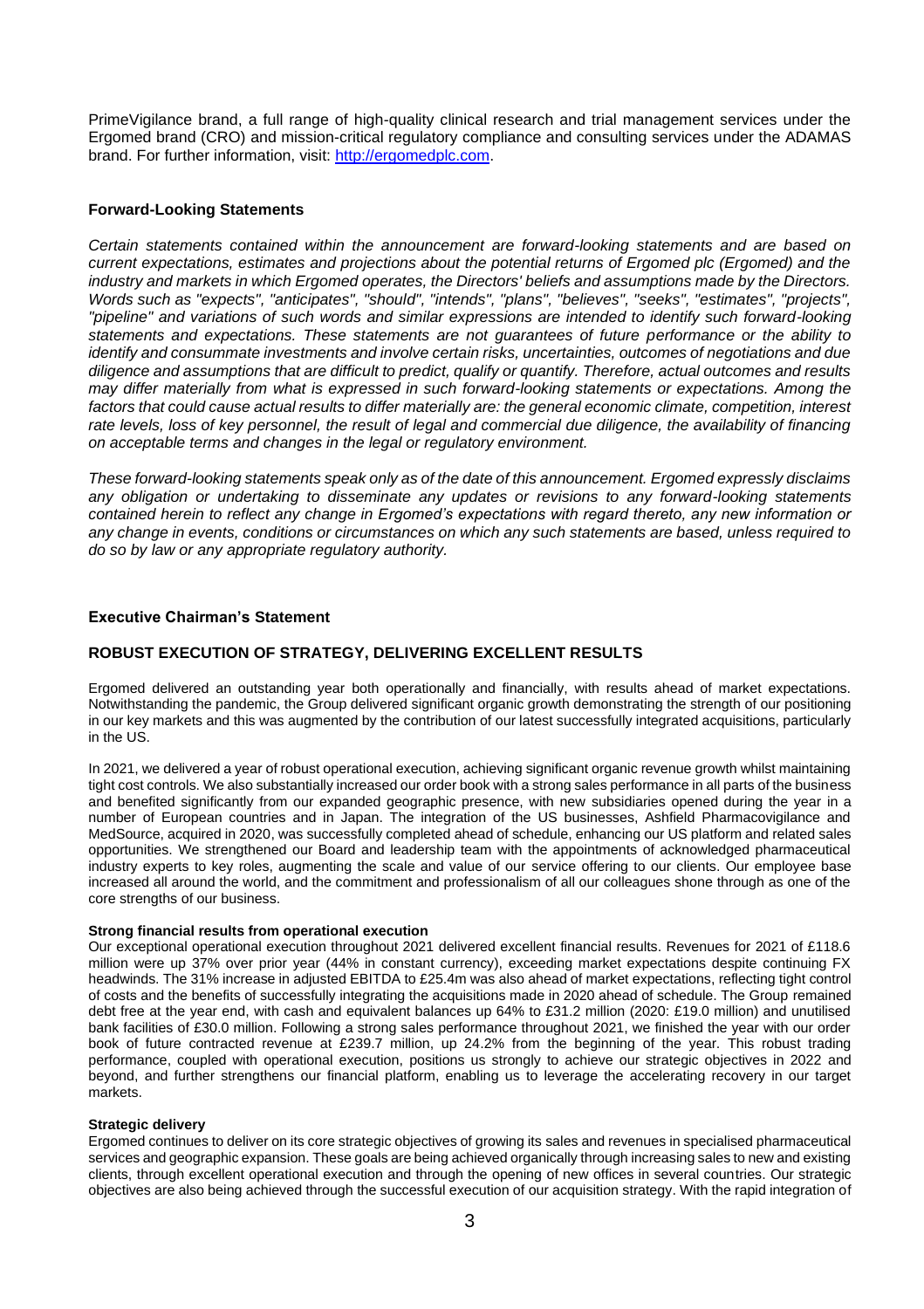acquisitions and focussed commercial initiatives in our CRO and PV businesses, as well as investment in business development and operational infrastructure, we are delivering a growing order book of contracted long-term future revenues as well as preparing for further organic and M&A growth.

Revenues grew 37% in the year (44% in constant currency), continuing the trend of a compound annual revenue growth rate (CAGR) of over 25% since the Group's IPO in 2014. Revenues in the key strategic market of the US grew 59% over the prior year on a reported basis (71% on a constant currency basis).

We are also continuing our investments in infrastructure, technology and digital transformation, with enhanced technology solutions to achieve significant automation over the coming years in our PV business and virtual trial capabilities in our CRO business. These solutions are expected to build on Ergomed's leadership position with specialised service offerings to our international client base, as well as providing further potential for profitability improvement.

#### **Acquisition strategy**

During the year, we continued to execute on our disciplined M&A strategy. This is focussed on value-enhancing and strategic acquisitions which strengthen our position as a premium pharmaceutical services business, whilst further building our scale in the strategically important US, Europe and APAC regions.

In 2021, we completed the integration of the two strategic acquisitions closed in the prior year in the key US market: Ashfield Pharmacovigilance, a long-established and highly respected provider of pharmacovigilance services, and MedSource, a specialist provider of oncology and rare disease CRO services. These two acquisitions in the US have strengthened our strategic market presence, significantly increased our headcount and expanded our revenues in the region, which grew by 59% on a reported basis (71% in constant currency).

In July 2021, following a successful first phase of the integration focussed on business development and branding, we agreed with the former MedSource owners to accelerate the earn-out terms, enabling the full integration of all CRO activities in North America under Ergomed management, and realising fully and ahead of schedule the benefit of a wider CRO operational base in North America. These acquisitions are expected to provide further growth and development potential within the key CRO and PV sectors in the US and globally.

In February 2022, we acquired ADAMAS Consulting Group Limited. ADAMAS is a well-established, leading provider of mission-critical regulatory compliance and consulting services to the global pharmaceutical industry offering a full range of independent quality assurance services and specialising in the auditing of pharmaceutical manufacturing processes, as well as auditing clinical trials and pharmacovigilance systems. ADAMAS has over 100 currently active clients and has worked with over 700 pharmaceutical companies including 40 of the 50 largest global pharma and biotech companies.

This acquisition adds a new complementary offering, strengthens Ergomed's premium consulting services and bolsters our position as a specialised pharmaceutical services provider. It will further enhance Ergomed's global reach in the US, Europe and APAC, and is expected to be immediately accretive to Ergomed's future earnings, with further growth synergies and strategic benefits expected in future years.

These recent acquisitions align with Ergomed's strategy to secure M&A transactions that further enhance the Group's global presence and broaden our service offering to clients. The Board continues to actively consider further acquisition opportunities that will complement and strengthen the existing CRO and PV service offerings and provide access to new customers and geographies.

## **Board changes**

During the year, we made significant new additions to Ergomed's Board of Directors, further strengthening our platform to develop the business internationally in the broader pharmaceutical services market.

Dr Llew Keltner joined the Board in April 2021 as an independent Non-Executive Director. Dr Keltner has an outstanding track record in the global life sciences industry and brings over 30 years of experience, having held senior positions both in industry and academia with a particular focus on oncology and rare diseases.

Mark Enyedy joined the Board in June 2021 as an independent Non-Executive Director. Mr Enyedy is currently President and Chief Executive Officer and a Director of ImmunoGen, Inc., a NASDAQ-listed biotechnology company. Mr Enyedy has extensive corporate development experience in the US, UK and globally and is a member of the Board of Directors of the Biotechnology Innovation Organization (BIO), the world's largest advocacy organisation representing the biotechnology industry in the US and globally.

The appointments of Dr Keltner and Mr Enyedy are fully aligned with our strategy to develop our commercial and corporate presence in the USA as we continue to build our global specialist leadership position.

Post-period end, we announced that John Dawson, CBE has joined the Ergomed Board as an independent Non-Executive Director and Chair of the Audit Committee. Mr Dawson is a highly experienced and globally respected figure in the healthcare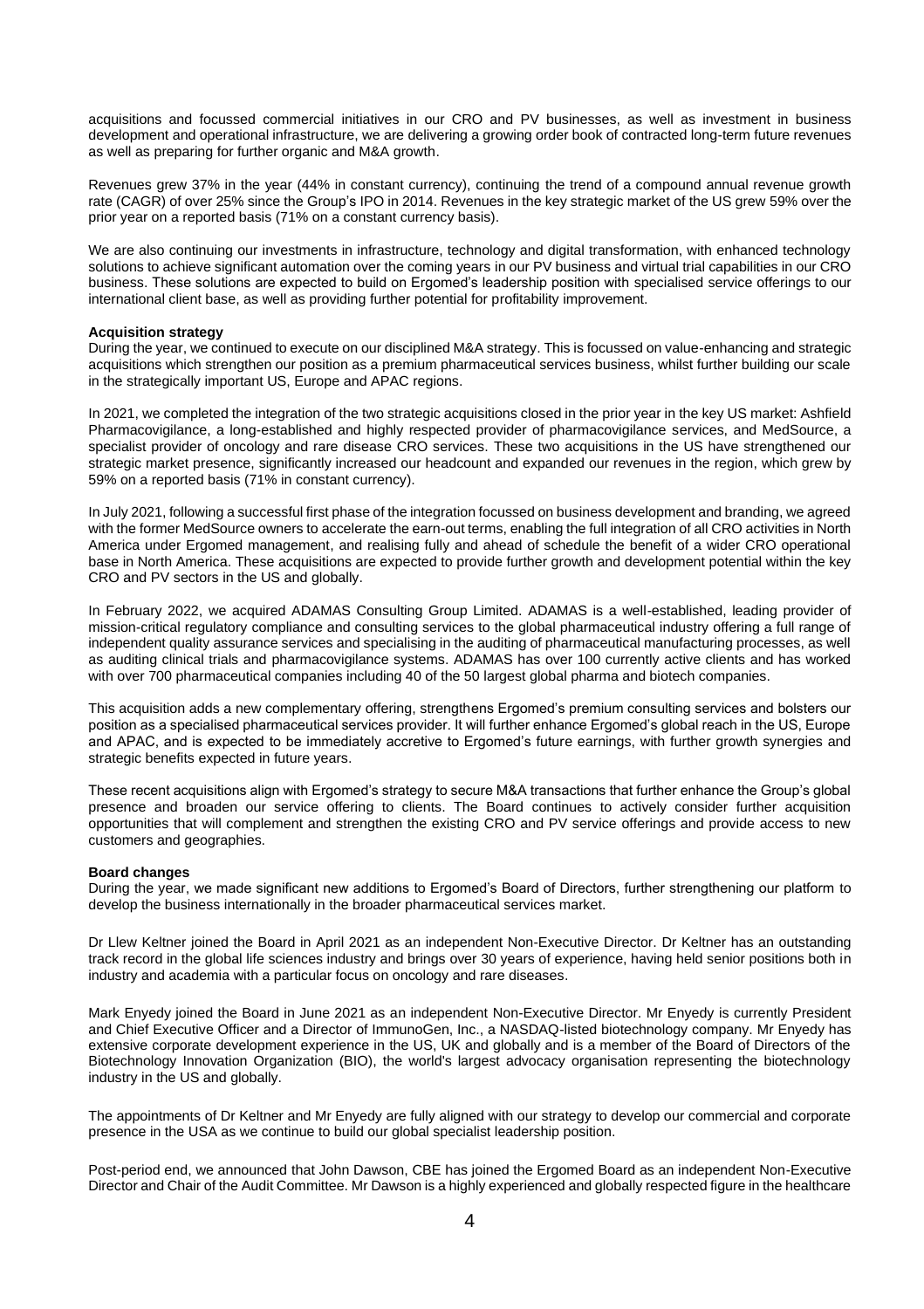sector and was most recently Chief Executive Officer of Oxford Biomedica plc, widely recognised for the successful delivery at unprecedented speed of the Oxford/AstraZeneca COVID-19 vaccine. Mr Dawson's wealth of international experience in the healthcare industry and expert knowledge of the life sciences sector will be invaluable as the Group continues to grow.

Ian Johnson left the Board in April 2021, followed by Rolf Soderstrom in September 2021, to pursue other business interests. We thank them both for their service to Ergomed and we wish them well in all their future endeavours.

#### **Leadership and staff**

In 2021, we continued to execute our strategy to further strengthen the leadership team across all sections of the business as Ergomed continued to establish its status as an employer of choice for leaders in the pharmaceutical services sector. We were pleased to welcome to Ergomed and PrimeVigilance a number of senior executives with significant prior experience in the CRO, PV and pharma services sectors across a range of disciplines and specialisms, including our therapeutic focus areas of oncology and rare disease; global project management; strategy and drug development; medical affairs; and quality assurance. We have continued to make key new senior appointments in the current year, further augmenting our leadership and expertise. Alongside our existing strong team, these new hires will enhance the quality, speed and professionalism of our service delivery to our clients, as the scale and complexity of our global services continue to expand.

There has been continued strong growth in the number of colleagues working for Ergomed businesses around the world. During the year, the number of employees grew by 225 from 1,146 to 1,371, an increase of 20%. Following the year end, this growth in employment has continued, both on an organic basis and because of the acquisition of ADAMAS Consulting Group Limited.

We are delighted to welcome all our new colleagues to the Ergomed Group. These additions to our global team reflect the growing strength and ambition of our business, adding to our high-quality professional experience and bolstering Ergomed's growth potential.

#### **Summary**

Our successful operational execution in 2021 and the resulting strong financial performance reflect the dedication and commitment of all our colleagues as well as the robustness of our business model, as we continued to deliver growth through a period impacted by the pandemic. I would like to express my sincere gratitude to all Ergomed colleagues around the globe for their outstanding contribution during 2021, and I would like to thank our investors for their continued support.

Our robust order book, track record of delivery and the clear demand for our offering in a growing market creates an exceptionally strong platform for organic growth and continued geographic and service expansion through M&A during 2022. We remain extremely confident in Ergomed's future as a leading global provider of pharmaceutical services.

#### **Miroslav Reljanović**

Executive Chairman 29 March 2022

#### **Operational Review**

Despite the ongoing challenges of the COVID-19 pandemic, Ergomed demonstrated resilience and maintained its momentum in 2021. The Group has begun 2022 from a position of strength, with a robust financial platform and a proven growth strategy, ensuring that we are well-positioned to achieve the longer-term strategic priorities of the business.

## **PHARMACOVIGILANCE**

## **Regulatory context**

The increasing global requirement for pharmacovigilance ("PV") services coupled with a perpetual drive to improve drug safety through regulation continue to drive the transition towards specialist outsourced PV providers and general market growth.

In Europe, the implementation of Good Pharmacovigilance Practice (GVP) in 2012 and subsequent mandatory compliance has led to an increased demand for outsourced PV services and has been a consistent driver for Ergomed's growth. In the US, the existing stringent PV regulatory regime continues to be regularly strengthened on an ongoing basis. Similarly, PV regulation continues to be rolled out in China and South East Asia, providing further growth opportunities for PrimeVigilance, Ergomed's PV business.

#### **Financial performance**

Organic growth in PrimeVigilance saw revenues increase by £5.4 million from £55.1 million in 2020 to £60.5 million in 2021 (9.9% increase, 14.2% on a constant currency basis). Gross margins continued to be strong for the PV business at 50.9% in 2021.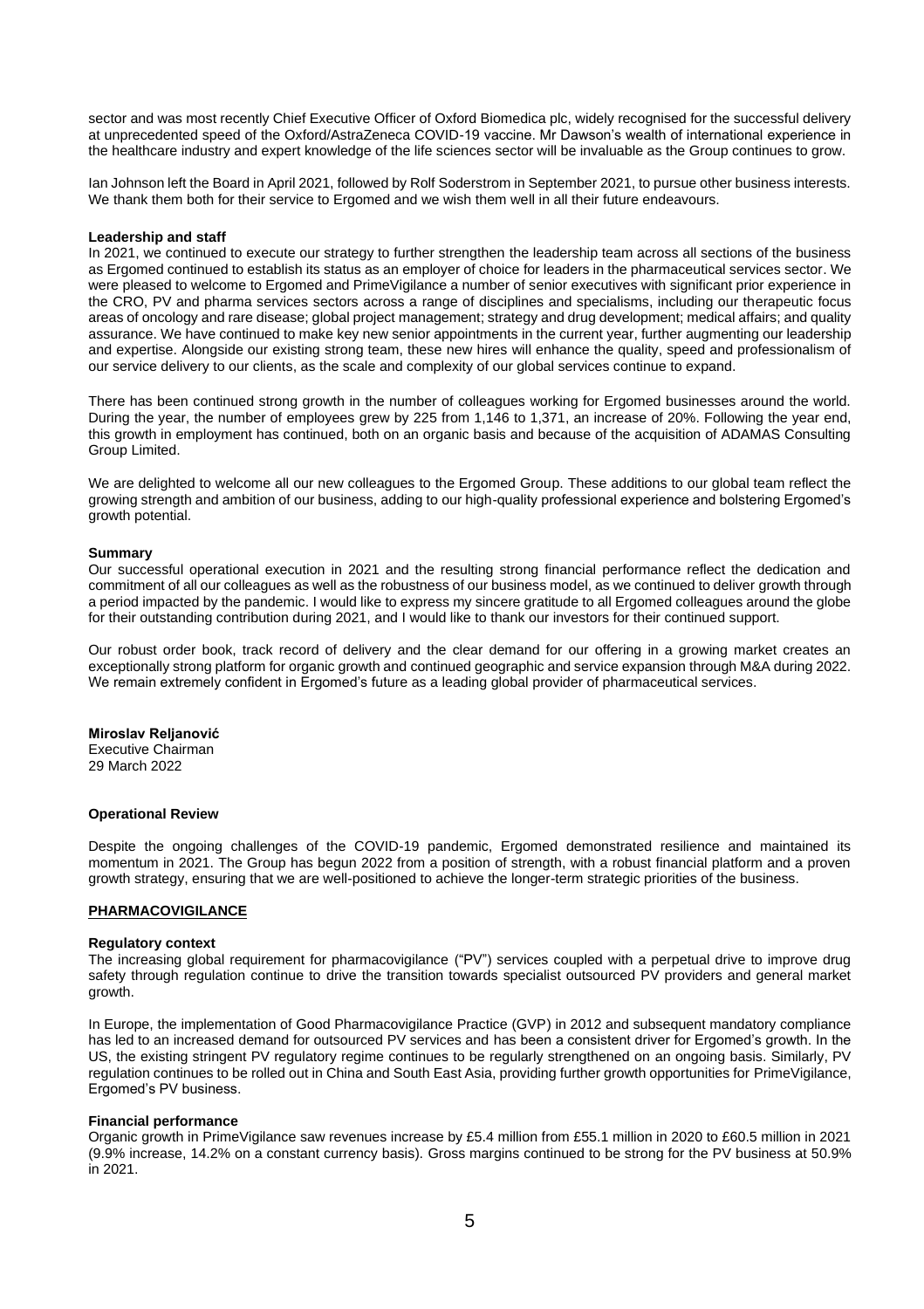#### **Management and staff**

The business continued to invest in its employees to support its geographical expansion, with over 350 employees being promoted during the year. PrimeVigilance employs around 60 physicians, 650 pharmacists and other life sciences professionals and 30 in-house EU/ UK Qualified Persons for Pharmacovigilance ('QPPVs') covering more than 60 countries. This constitutes one of the largest qualified teams of PV specialist professionals in any independent pharmaceutical services business globally and it continues to grow.

The breadth and depth of staff and professionals supporting PrimeVigilance is reflected in the quality of services provided. Testament to this is PrimeVigilance's high customer renewal and retention figures and the fact that PrimeVigilance participated in over 180 regulatory inspections and audits, representing a more than 53% increase compared to the previous year.

#### **Technology investment**

During the year, PrimeVigilance strengthened its partnerships with its key technology vendors, upgrading its case management and signal detection systems and deploying more regulatory gateways.

#### **New legal entity and regional office established in Japan**

PrimeVigilance Japan KK is based in Tokyo and offers a comprehensive range of pharmacovigilance services, including a dedicated Japanese safety database. Full Japanese language Medical Information services are also provided.

The office was established in response to increasing client demand and provides existing and prospective international PrimeVigilance clients the opportunity to extend their product coverage into the strategically important Japanese pharmaceutical market, the fourth largest globally after the US, the EU and China. It also provides PrimeVigilance the opportunity to provide high quality specialist services to domestic Japanese companies.

Constantly evolving regulations, geographic expansion, investment in technology and people, combined with the strength of the PrimeVigilance brand, mean that our pharmacovigilance business is well placed to continue delivering its growth strategy into 2022 and beyond.

## **CLINICAL RESEARCH SERVICES (CRO)**

The CRO market has experienced significant expansion with strong annual growth in oncology and rare disease research expected to continue over the coming years. This specific growth in Ergomed's core focus areas is underpinned by broader market trends, including increased investment in drug development by pharma-biotech companies, a shift towards clinical trial outsourcing and strong growth in the number of trials in markets such as Asia.

#### **Financial performance**

CRO total revenues, including MedSource, increased by £26.8 million from £31.3 million in 2020 to £58.1 million in 2021 (85.5% increase, 97.3% on a constant currency basis). Excluding MedSource, the CRO divisional revenue increased by £7.9 million from £30.2 million in 2020 to £38.1 million in 2021 (26.2% increase, 33.2% on a constant currency basis).

#### **Rare disease and oncology focus**

Ergomed's CRO business works across all therapeutic areas, as a specialist provider of clinical trial services with a particular strength in patient recruitment in oncology and rare disease trials.

Oncology trials are generally complex, although this varies with the type of cancer, and studies are often confronted by challenges including low patient enrolment, changing regulatory requirements, increased research costs and trial protocols with increased study-related procedures. This helps to explain why oncology trials receive the highest levels of funding and makes the case for outsourcing to CROs which are better positioned to address these challenges. Ergomed's expertise and focus on oncology supports its CRO growth strategy and is evidenced by the fact that over 90% of new business wins in 2021 related to oncology and rare disease, where similarly specialist expertise is also required.

Rare disease development is one of the fastest growing areas of drug development, accounting for approximately 30% of compounds in development. Ergomed has continued to strengthen relationships with biopharmaceutical sponsor companies, patient advocacy groups, technology innovators and service providers to accelerate rare disease drug development.

## **Patient and clinician focus**

Ergomed's focus on rare and orphan drug development is one of its core strengths. Drug development for rare and orphan diseases is challenging for many reasons, including complex biology, limited knowledge of the history and progression of the disease and the inherently small patient population available for clinical trials, who are usually geographically dispersed. Ergomed's focus on physician support teams helps ensure efficient patient recruitment, patient retention and clinical trial management of complex studies.

In addition, rare diseases are frequently misdiagnosed or undiagnosed. Many rare diseases also impact infants and young children and more than 50% of rare disease patients are children. Ergomed adopts a patient-centric approach, working closely with patient advocacy groups throughout development to fully understand patient and caregiver needs. Greater patient engagement optimises clinical study design, outcome measures and endpoint development and Ergomed maintains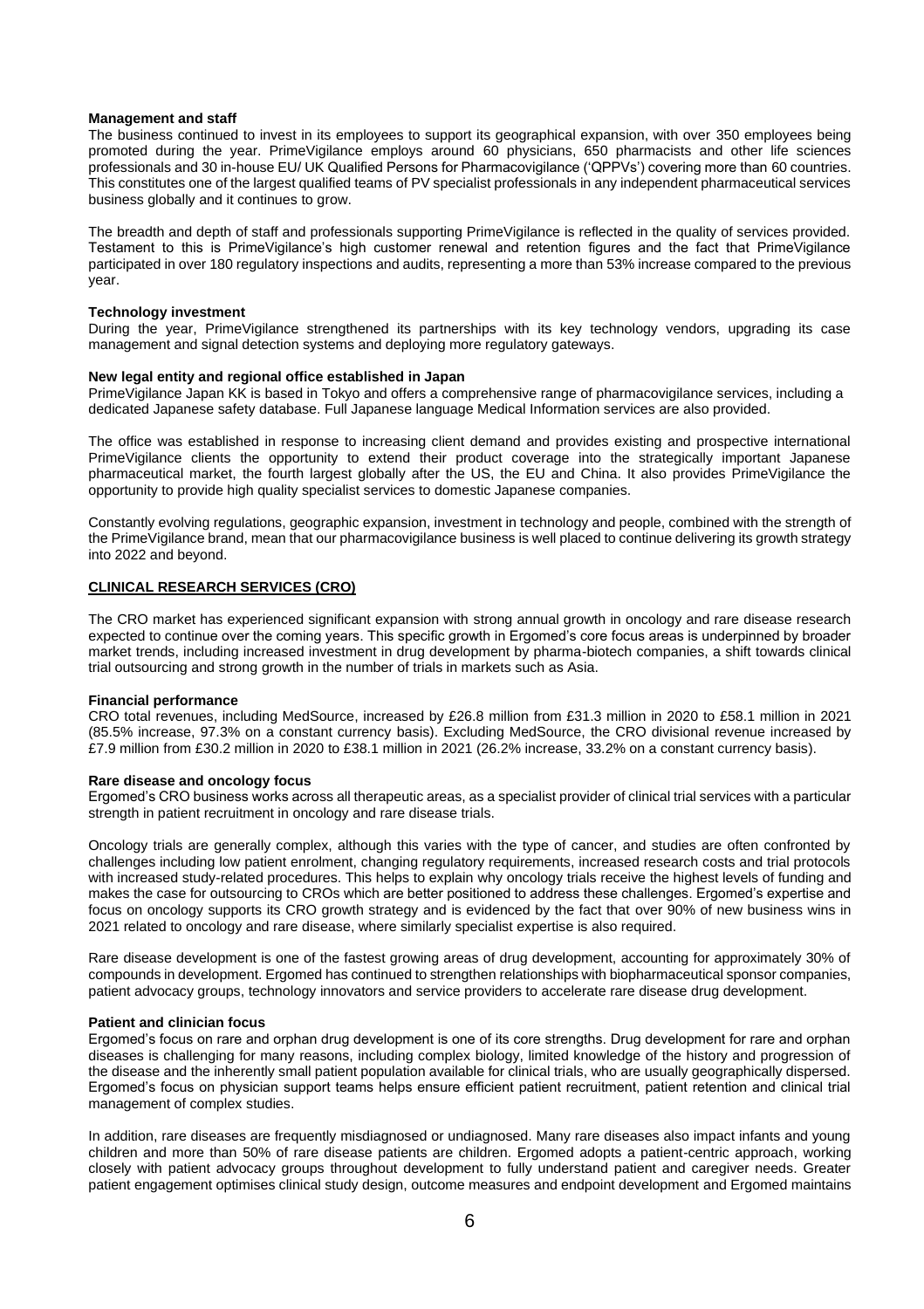a Patient Organisation Advisory Board, comprising representatives of patient groups in the field of rare diseases with a dedicated Patient Engagement Officer.

#### **COVID-19**

Although the pandemic continued to disrupt the CRO market during 2021, Ergomed's CRO business demonstrated continued robustness and resilience. Clinical trials in rare disease and oncology, sectors in which Ergomed specialises, are focused on critical unmet clinical needs and were therefore among the therapeutic areas least disrupted by COVID-19.

Restrictions on movement and patient access accelerated the trend towards remote monitoring, an area which Ergomed was already leading. During the pandemic, Ergomed successfully implemented remote and risk-based monitoring techniques, allowing clinical trial activities to continue even when physical access to sites was not possible.

For early phase studies, where frequent and timely monitoring of safety and tolerability is required, Ergomed implemented patient profile software that provides a holistic view of each patient in an interactive and real-time environment. In addition, study physicians supported trial investigators in patient identification and procedures resulting in consistent patient recruitment and milestone achievement.

#### **Business development and commercial integration**

A strong business development performance in 2021 resulted in net awards increasing by 40.3% to £165.3 million (2020: £117.8 million). Key to new contract wins in both CRO and PV services was Ergomed's broader geographic footprint arising from expansion into the USA and Asia. As a result, the order book increased to £239.7 million at the year end, up 24.2% over the course of 2021.

#### **Outlook**

Ergomed made excellent progress in delivering its strategy in 2021, despite the challenges of the COVID-19 pandemic. The resilience and robustness of our global services business was demonstrated by our continued strong organic growth in both our pharmacovigilance and CRO businesses.

We have started 2022 in a strong position and post-year end completed the acquisition of ADAMAS, an international specialist consultancy offering a full range of independent quality assurance services and specialising in the auditing of pharmacovigilance systems. The acquisition broadens our service offering and supports our vision to achieve global leadership in specialised pharmaceutical services addressing unmet medical needs and patient safety.

For and on behalf of the Board of Directors

**Miroslav Reljanović** Executive Chairman **29 March 2022**

## **Financial Review**

## **Firmly positioned to trade strongly into improving markets**

Ergomed delivered another strong financial performance in 2021, exceeding market expectations. The Group's complementary CRO and PV divisions have demonstrated considerable resilience throughout the pandemic and are emerging in an even stronger position.

The Group ended the 2021 financial year in a robust financial position, and this has continued into the beginning of 2022. With continuing strong sales in the second half of 2021 building on the new awards success achieved in the first half, the closing order book was at a record high level at 31 December 2021, underpinning visibility for the achievement of management's revenue growth targets for 2022 and beyond. The rapid integration of MedSource, which was completed ahead of schedule, substantially expanded and accelerated our access to a larger client base with significantly enhanced potential for cross-selling. The Group's strong balance sheet comprises net assets of £67 million, up more than a quarter on the prior year. Our strong cash conversion and working capital base, with substantial unutilised bank facilities available, provide support for organic investment and growth in future years, as well as enabling us to continue our disciplined M&A strategy.

Post-period end, the acquisition of ADAMAS Consulting Group Limited is expected to be immediately accretive to Ergomed's future earnings, with the potential for further growth synergies. Ergomed is well positioned for further organic growth and strategic M&A and expects to continue to trade strongly into growing global pharmaceutical research and development markets.

## **KPIs and APMs**

## **Key Performance Indicators (KPIs)**

The table below summarises the KPIs that management uses to measure the financial performance of the Group.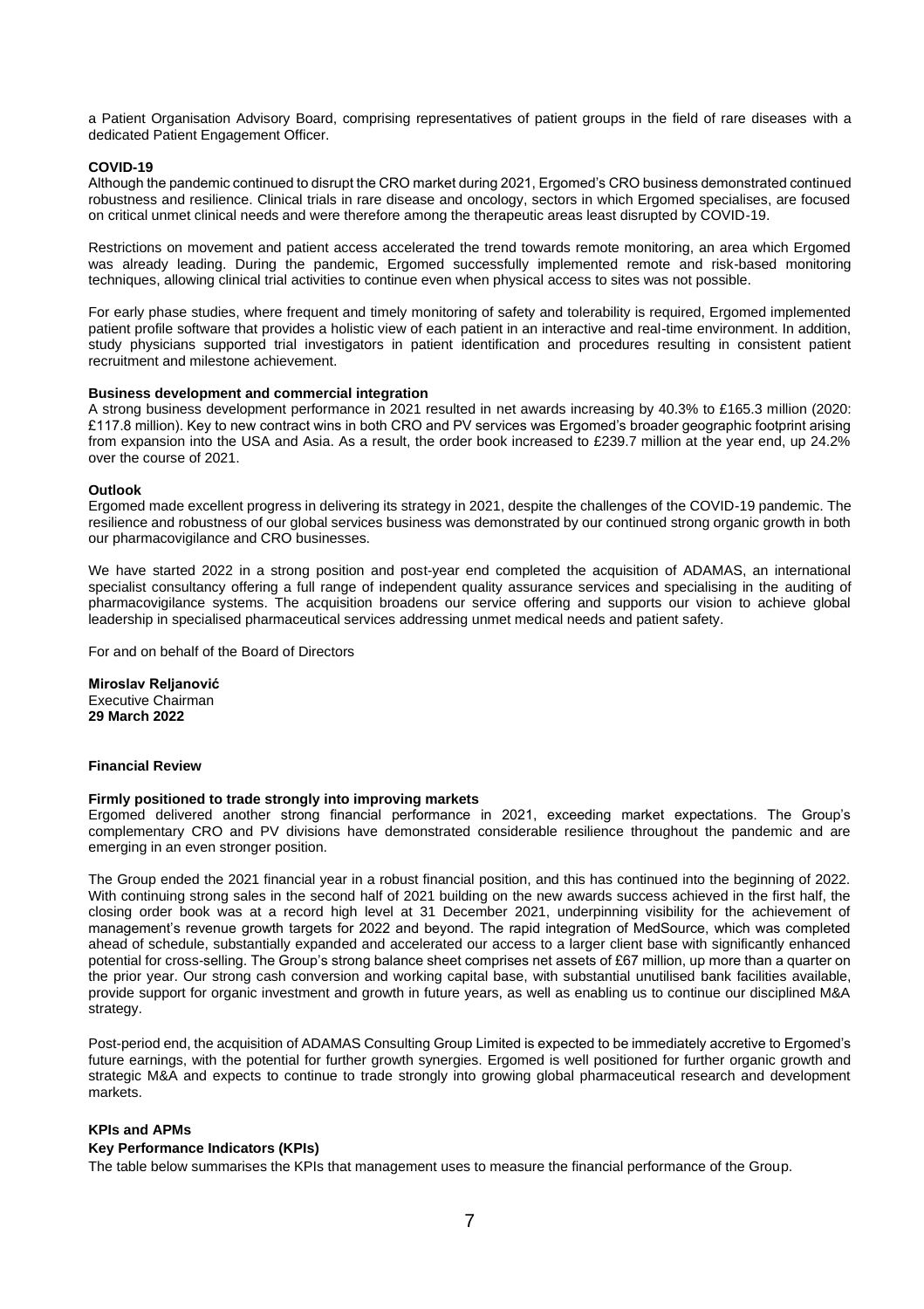| £ millions (unless otherwise stated) | 2021  | 2020        |
|--------------------------------------|-------|-------------|
| Total revenue                        | 118.6 | 86.4        |
| CRO                                  | 58.1  | 31.3        |
| PV                                   | 60.5  | 55.1        |
| Gross profit                         | 48.4  | 39.7        |
| Gross margin                         |       | 40.8% 45.9% |
| <b>EBITDA</b>                        | 19.7  | 18.4        |
| Adjusted EBITDA                      | 25.4  | 19.4        |
| Basic adjusted earnings per share    | 41.1p | 25.8p       |
| Cash generated from operations       | 22.3  | 19.0        |
| Cash and cash equivalents            | 31.2  | 19.0        |
| Order book                           | 239.7 | 193.0       |

#### **Alternative performance measures (APMs)**

In measuring and reporting financial information, management reviews Alternative Performance Measures (APMs), such as EBITDA, adjusted EBITDA and basic adjusted earnings per share, which are not defined measures under financial reporting standards. Management believes that these measures, when considered in conjunction with defined financial reporting measures, provide management and stakeholders with a broader understanding of the performance of the business.

Operating profit is the financial reporting measure under IFRS most comparable to EBITDA and adjusted EBITDA. The Directors make certain adjustments to EBITDA to derive adjusted EBITDA, which they consider more reflective of the Group's underlying trading performance, enabling comparisons to be made with prior periods. Certain items, such as share-based payments and changes in fair value of contingent consideration for acquisitions are non-cash items and reflect adjustments to expected future consideration payments.

In 2021, management also reviewed performance monthly on a constant currency basis. Constant currency is calculated by restating 2021 performance using 2020 exchange rates for the relevant period. Constant currency allows management to review underlying performance without the impact of foreign exchange.

Operating profit is reconciled to EBITDA and adjusted EBITDA as follows:

|                                                                                                 | 2021<br>£000's | 2020<br>£000's |
|-------------------------------------------------------------------------------------------------|----------------|----------------|
| Operating profit                                                                                | 14,624         | 13,534         |
| Adjusted for:                                                                                   |                |                |
| Depreciation and amortisation charges within 'Other selling, general & administration expenses' | 3,447          | 3.511          |
| Amortisation of acquired fair valued intangible assets                                          | 1,599          | 1,332          |
| <b>EBITDA</b>                                                                                   | 19,670         | 18,377         |
| Adjusted for:                                                                                   |                |                |
| Share-based payment charge                                                                      | 817            | 742            |
| RDEC income (2017)                                                                              |                | (527)          |
| Employment creation grants - Serbia                                                             | $\blacksquare$ | (307)          |
| Acquisition costs                                                                               | 1,776          | 853            |
| Earn-out consideration                                                                          | 2,949          |                |
| Pay in lieu and non-compete compensation                                                        | 211            | 232            |
| <b>Adjusted EBITDA</b>                                                                          | 25,423         | 19,370         |

Earn-out consideration relates to the cash component of deferred consideration paid on an accelerated basis to the sellers of MedSource, under the terms of the purchase agreement. These costs, together with acquisition costs, pay in lieu and non-compete compensation are cash costs but are not considered as normal recurring trading items and therefore are not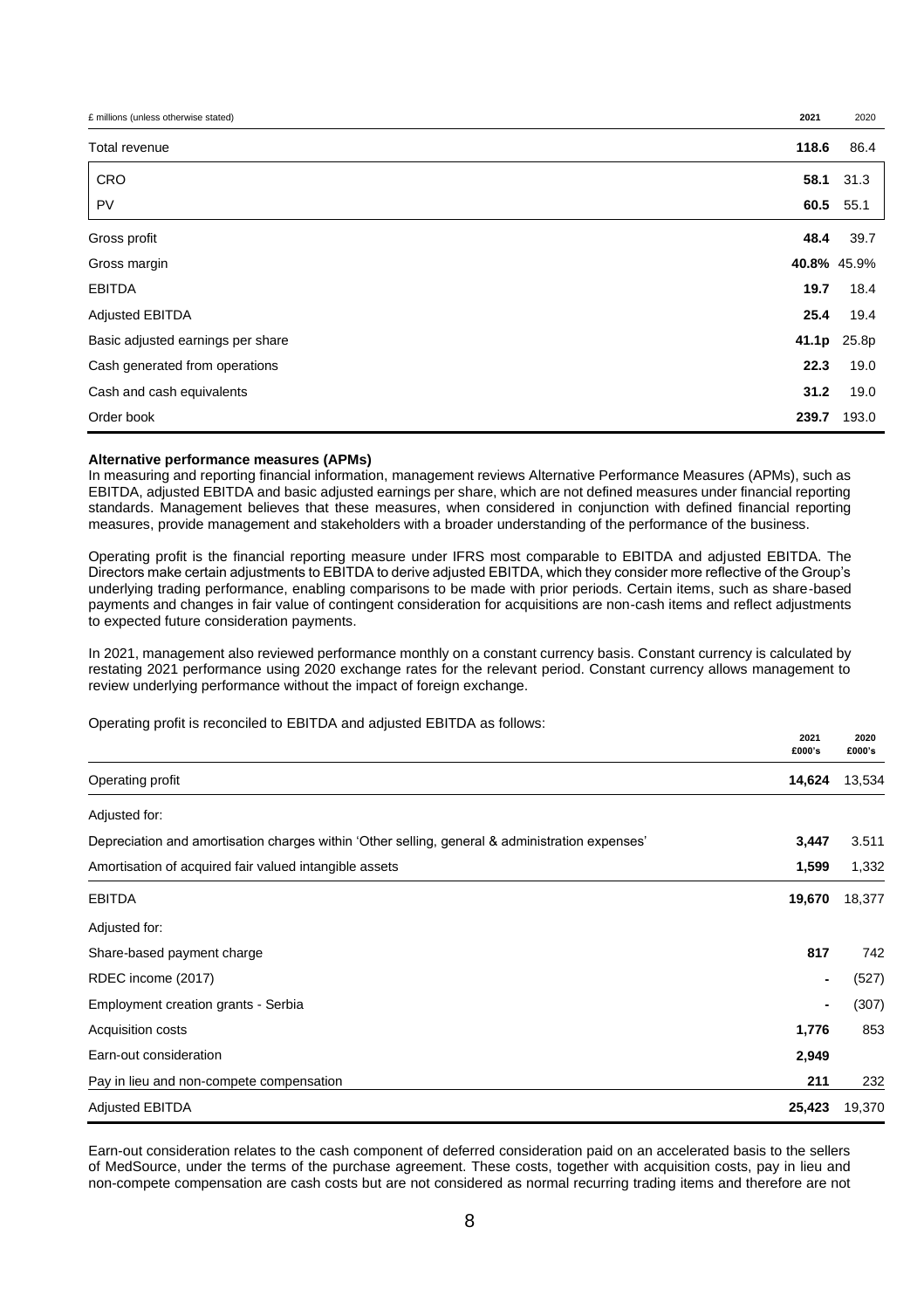included in adjusted EBITDA. 2017 RDEC income and grants received were not considered as normal recurring income items and therefore were not included in adjusted EBITDA.

Adjusted basic earnings per share is calculated on a similar basis to basic earnings per share but uses a profit measure which, like adjusted EBITDA, is adjusted for non-recurring trading items (see note 9 of the financial statements).

Management has previously used order book, (referred to in prior years as contracted order backlog) as an APM. Order book is the contracted value of customer revenue relating to in-progress performance obligations which are expected to be recognised in the future. The use of order book by management is no longer considered to be an APM as, from 1 January 2018, it is now a defined financial measure under IFRS 15 and is therefore included in KPIs.

## **Growth**

The strong trading performance seen in Ergomed's complementary Clinical Research Services (CRO) and Pharmacovigilance (PV) businesses during the first half of 2021 continued through to the year end. This has resulted in a strong order book going into 2022, providing significant visibility for the upcoming period.

Revenues for 2021 were £118.6 million on a reported basis, an increase of 37.3% over prior year (2020: £86.4 million), exceeding market expectations despite continuing FX headwinds. On a constant currency basis revenues were £124.7 million, an increase of 44.3% over 2020.

The CRO division, including MedSource acquired in December 2020, saw total revenue increase by 85.5% from £31.3 million in 2020 to £58.1 million in 2021 (up 97.3% in constant currency). Excluding MedSource, the CRO division revenue increased by 26.2% from £30.2 million in 2020 to £38.1 million in 2021 on a reported basis and by 32.7% to £40.2 million on a constant currency basis.

The PV division saw revenues increase by 9.9% overall to £60.5 million (2020: £55.1 million) on a reported basis and by 14.2% to £62.9 million on a constant currency basis.

The reported 37.3% revenue growth and effective cost management delivered an increase in gross profit from £39.7 million in 2020 to £48.4 million in 2021. The Ergomed CRO business represented a higher proportion of total revenues in 2022 than in 2021, whilst its service fee gross margin at 46.1% on a constant currency basis remained at the same level as in the prior year (2020: 46.3%) despite FX headwinds. However, higher levels of pass-through revenues across the CRO division arising from the rapid growth of our US business caused gross margin on total CRO revenues to decline overall. In PrimeVigilance, service fee gross margin in 2020 at 52.5% was lifted by increased case numbers due to COVID-19 and returned to normal levels in 2021 at 51.2%. As a result of these factors, overall gross margin reduced from 45.9% in 2020 to 40.8% in 2021.

Effective cost management resulted in selling, general and administration expense falling from 28.5% of revenue in 2020 at £24.6 million in 2020 to 23.4% of revenue at £27.7m in 2020.

The strong revenue growth, continued focus on profitability and effective cost control in 2021 resulted in adjusted EBITDA for 2021 of £25.4 million, an increase of 31.2% over the prior year (2020: £19.4 million).

#### **Financial strength**

The growth in revenue and profitability achieved during 2021 led to strong cash generation at an operating level. Cash generated from operations was £22.3 million, an increase of £3.3 million over the prior year (2020: £19.0 million).

The Group's balance sheet continued to strengthen. Cash and cash equivalents increased by £12.2 million to £31.2 million (2020: £19.0 million) and the Group was debt free at the year end. This was after cash payments of £2.9 million in August 2021 relating to the earn-out consideration payments for MedSource acquired in December 2020, following its accelerated integration ahead of schedule.

As a result of this and the generation of distributable reserves, the consolidated retained earnings account of the Group stood at £59.1million at the end of 2021 an increase of £13.7 million over the retained earnings of £45.4 million reported in 2020.

Ergomed plc has a strong balance sheet with net assets at 31 December 2021 of £67.2 million up 27.2% on prior year (2020: £52.9 million) and total assets of £106.0 million (2020: £92.3 million).

## **Outlook**

With a robust business model and strong execution, Ergomed is emerging strongly from the challenging environment of the COVID-19 pandemic. Trading in the current year is in line with the Board's expectations. The Group is well positioned in the resilient and fast-growing rare disease, oncology and pharmacovigilance sectors and has a strong financial foundation through which it can grow in these global markets.

**Richard Barfield** Chief Financial Officer **29 March 2022**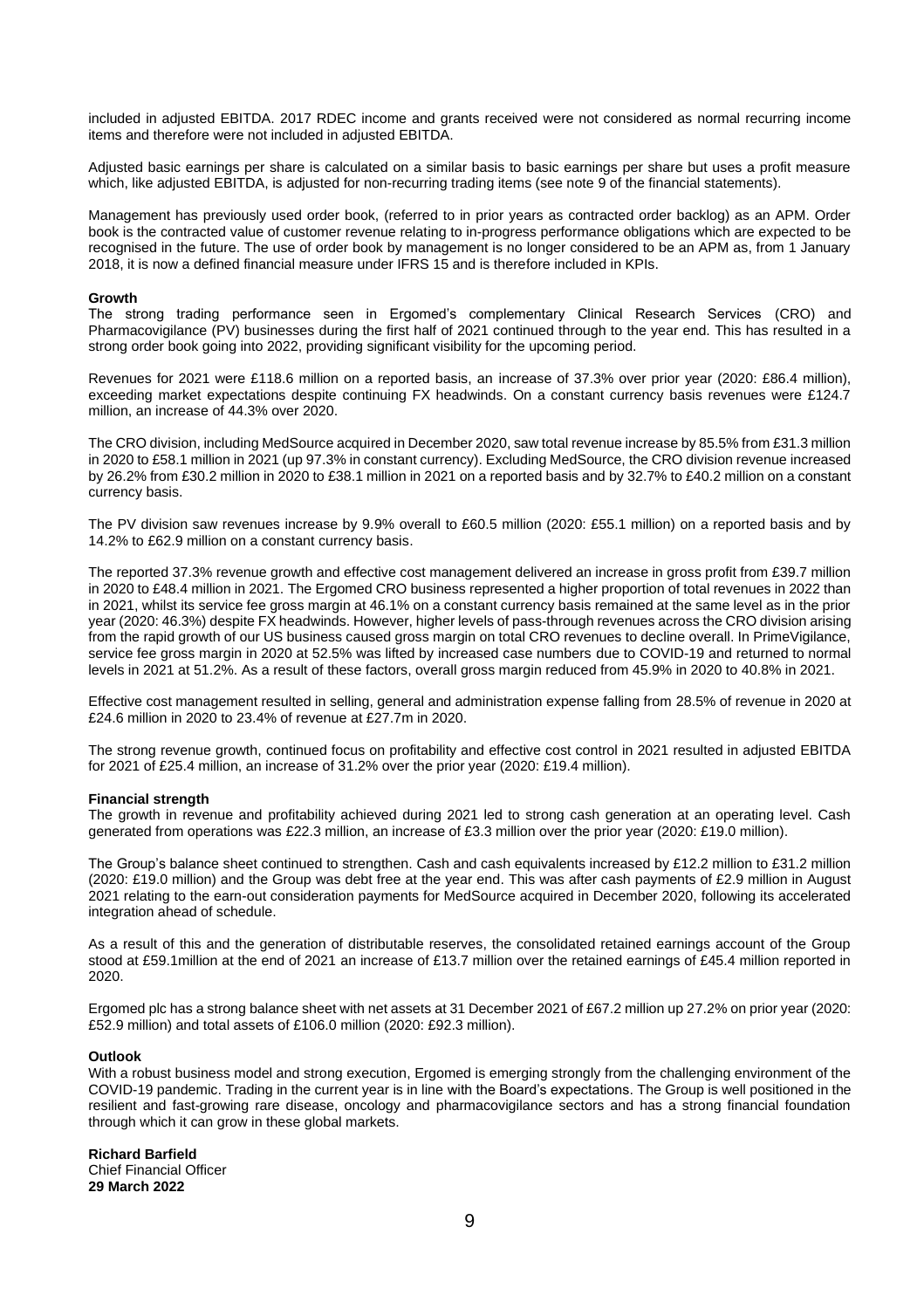# Consolidated income statement

For the year ended 31 December 2021

|                                                                | <b>Notes</b> | 2021<br>£000s | 2020<br>£000s |
|----------------------------------------------------------------|--------------|---------------|---------------|
| Revenue                                                        | 2, 3         | 118,581       | 86,391        |
| Cost of sales                                                  |              | (52, 191)     | (38, 686)     |
| Reimbursable expenses                                          |              | (18,028)      | (8,055)       |
| Gross profit                                                   | 3            | 48,362        | 39,650        |
| Selling, general and administration expenses                   |              | (34, 877)     | (27, 518)     |
| Selling, general and administration expenses comprises:        |              |               |               |
| Other selling, general and administration expenses             |              | (27, 736)     | (24, 591)     |
| Amortisation of acquired fair valued intangible assets         |              | (1,599)       | (1, 332)      |
| Share-based payment charge                                     |              | (817)         | (742)         |
| Contingent consideration for acquisitions                      | 4            | (2,949)       |               |
| <b>Acquisition costs</b>                                       | 5            | (1,776)       | (853)         |
| <b>Research and development expenses</b>                       |              | (130)         | (152)         |
| Net impairment losses on trade receivables and contract assets |              | (324)         | (285)         |
| Other operating income                                         | 6            | 1,593         | 1,839         |
| <b>Operating profit</b>                                        |              | 14,624        | 13,534        |
| Finance income                                                 |              |               | 8             |
| Change in fair value of equity investments                     |              |               | (511)         |
| Finance costs                                                  | 7            | (361)         | (403)         |
| <b>Profit before taxation</b>                                  |              | 14,264        | 12,628        |
| Income tax expense                                             |              | (1,590)       | (2,946)       |
| Profit for the year                                            |              | 12,674        | 9,682         |

All activities in the current and prior period relate to continuing operations.

The notes on pages 16 to 22 form an integral part of these financial statements.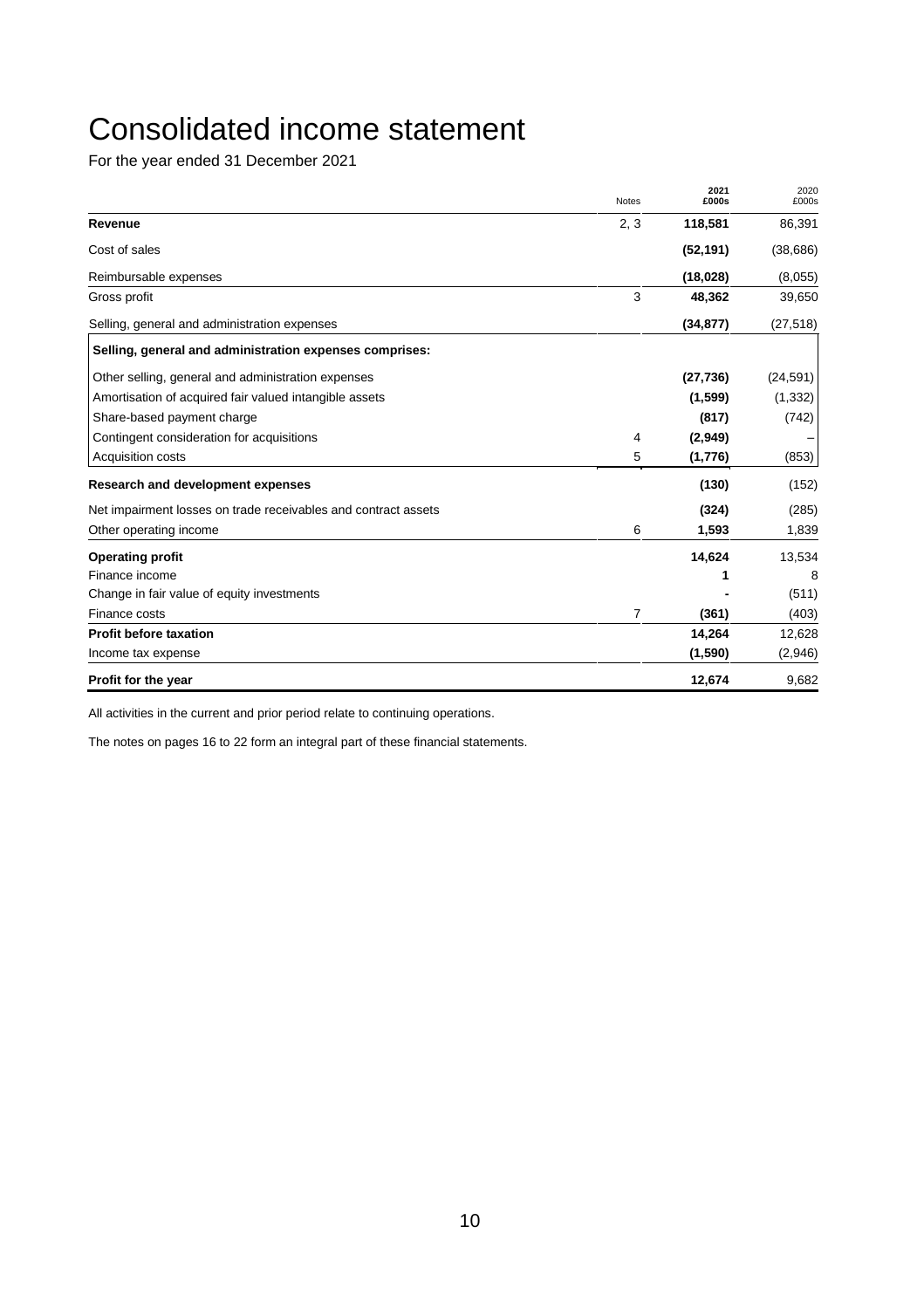# Consolidated statement of comprehensive income

For the year ended 31 December 2021

|                                                              | <b>Notes</b> | 2021<br>£000s | 2020<br>£000s |
|--------------------------------------------------------------|--------------|---------------|---------------|
| Profit for the year                                          |              | 12,674        | 9,682         |
| Items that may be classified subsequently to profit or loss: |              |               |               |
| Exchange differences on translation of foreign operations    |              | (682)         | (59)          |
| Other comprehensive (expense) for the year net of tax        |              | (682)         | (59)          |
| Total comprehensive income for the year                      |              | 11,992        | 9,623         |
|                                                              |              |               |               |
|                                                              |              | 2021<br>pence | 2020<br>pence |
| <b>Earnings Per Share (EPS)</b>                              | 8            |               |               |
| Basic                                                        |              | 26.1          | 20.0          |
| Diluted                                                      |              | 25.1          | 19.2          |

| <b>Unaudited</b>                                                        |   |                |                |
|-------------------------------------------------------------------------|---|----------------|----------------|
|                                                                         |   | 2021<br>£000's | 2020<br>£000's |
| <b>ADJUSTED EBITDA</b>                                                  |   |                |                |
| (Adjusted Earnings Before Interest, Tax, Depreciation and Amortisation) | 9 | 25,423         | 19,370         |
|                                                                         |   |                |                |
|                                                                         |   | 2021           | 2020           |
|                                                                         |   | pence          | pence          |
| <b>Adjusted Earnings Per Share (Adjusted EPS)</b>                       | 8 |                |                |
| <b>Basic</b>                                                            |   | 41.1           | 25.8           |
| <b>Diluted</b>                                                          |   | 39.4           | 24.7           |
|                                                                         |   |                |                |

Profit or loss and each component of other comprehensive income are attributable to the owners of the Company.

The notes on pages 16 to 22 form an integral part of these financial statements.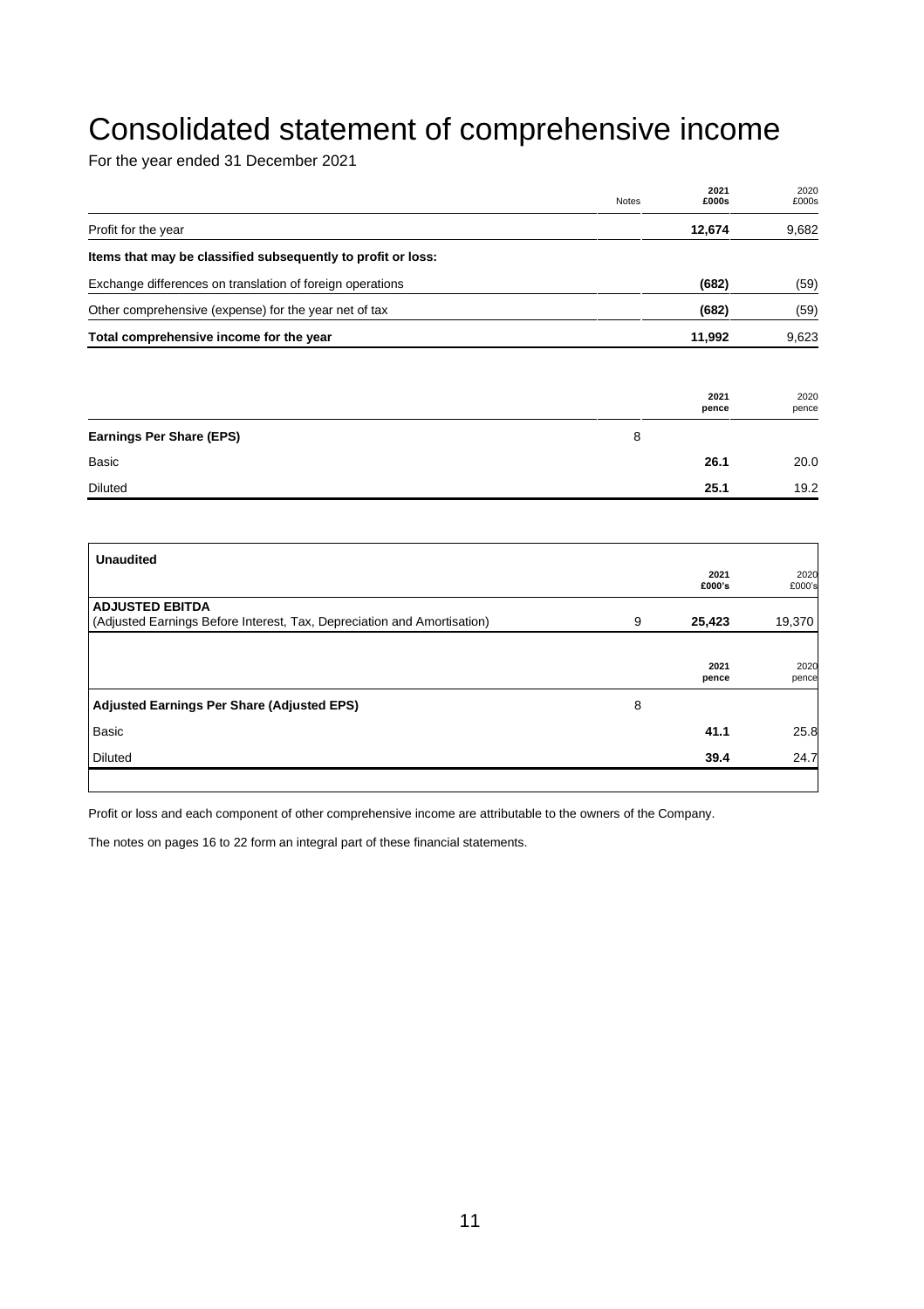# Consolidated balance sheet

As at 31 December 2021

|                                | Notes | 2021<br>£000s | 2020<br>£000s |
|--------------------------------|-------|---------------|---------------|
| <b>Non-current assets</b>      |       |               |               |
| Goodwill                       | 10    | 23,903        | 24,605        |
| Other intangible assets        | 11    | 7,653         | 9,618         |
| Property, plant and equipment  |       | 1,966         | 1,742         |
| Right-of-use assets            |       | 2,691         | 4,715         |
| Equity investments             |       |               |               |
| Deferred tax asset             |       | 9,433         | 4,898         |
|                                |       | 45,646        | 45,578        |
| <b>Current assets</b>          |       |               |               |
| Trade and other receivables    | 12    | 25,143        | 22,224        |
| Accrued revenue                |       | 3,958         | 5,553         |
| Cash and cash equivalents      | 13    | 31,243        | 18,994        |
|                                |       | 60,344        | 46,771        |
| <b>Total assets</b>            |       | 105,990       | 92,349        |
| <b>Current liabilities</b>     |       |               |               |
| Lease liabilities              |       | (1, 249)      | (1,978)       |
| Trade and other payables       | 14    | (15, 207)     | (15, 702)     |
| Deferred consideration         | 4     |               | (328)         |
| Deferred revenue               |       | (17, 752)     | (13, 829)     |
| Current tax liability          |       | (1, 172)      | (1,775)       |
|                                |       | (35, 380)     | (33, 612)     |
| <b>Net current assets</b>      |       | 24,964        | 13,159        |
| <b>Non-current liabilities</b> |       |               |               |
| Lease liabilities              |       | (1, 432)      | (3, 128)      |
| Provisions                     |       | (19)          | (317)         |
| Deferred tax liability         |       | (1,920)       | (2, 426)      |
|                                |       | (3, 371)      | (5,871)       |
| <b>Total liabilities</b>       |       | (38, 751)     | (39, 483)     |
| <b>Net assets</b>              |       | 67,239        | 52,866        |
| <b>Equity</b>                  |       |               |               |
| Share capital                  | 15    | 493           | 489           |
| Share premium account          |       | 545           | 3             |
| Merger reserve                 |       | 1,349         | 1,349         |
| Share-based payment reserve    |       | 5,859         | 5,042         |
| <b>Translation reserve</b>     |       | (67)          | 615           |
| Retained earnings              |       | 59,060        | 45,368        |
| <b>Total equity</b>            |       | 67,239        | 52,866        |

The notes on pages 16 to 22 form an integral part of these financial statements.

Approved by the Board of Directors and authorised for issue on 29 March 2022.

## **Richard Barfield Chief Financial Officer**

Company Registration No. 04081094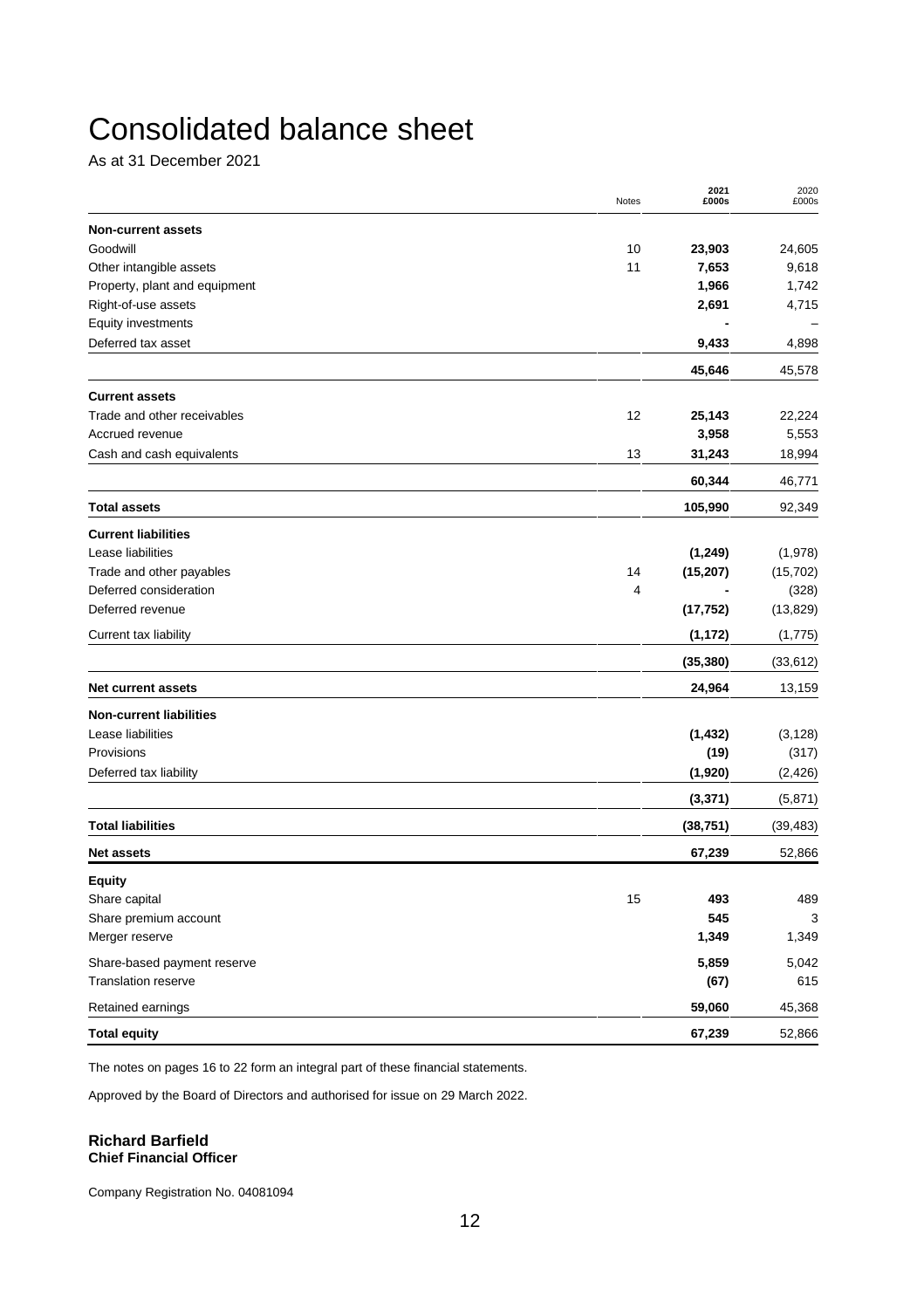# Consolidated statement of changes in equity

For the year ended 31 December 2021

|                                                       | <b>Notes</b> | Share<br>capital<br>£000s | Share<br>premium<br>account<br>£000s | Merger<br>reserve<br>£000s | Share-<br>based<br>payment<br>reserve<br>£000s | <b>Translation</b><br>reserve<br>£000s | Retained<br>earnings<br>£000s | <b>Total equity</b><br>£000s |
|-------------------------------------------------------|--------------|---------------------------|--------------------------------------|----------------------------|------------------------------------------------|----------------------------------------|-------------------------------|------------------------------|
| Balance at 1 January 2020                             |              | 473                       | 25,790                               | 11,088                     | 4,300                                          | 674                                    | (5,505)                       | 36,820                       |
| Profit for the year                                   |              |                           |                                      |                            |                                                |                                        | 9,682                         | 9,682                        |
| Other comprehensive income for the year               |              |                           |                                      |                            | -                                              | (59)                                   | -                             | (59)                         |
| Total comprehensive income                            |              |                           |                                      |                            |                                                | (59)                                   | 9,682                         | 9,623                        |
| <b>Transactions with shareholders</b>                 |              |                           |                                      |                            |                                                |                                        |                               |                              |
| Shares issued during the year for cash                | 15           | 14                        | 1,855                                |                            |                                                |                                        |                               | 1,869                        |
| Share-based payment charge for the year               |              |                           |                                      |                            | 742                                            |                                        |                               | 742                          |
| Deferred tax credit taken directly to equity          |              |                           |                                      |                            |                                                |                                        | 2,461                         | 2,461                        |
| Shares issued for non-cash consideration              |              | 2                         |                                      | 1,349                      |                                                |                                        |                               | 1,351                        |
| Transactions with shareholders - capital reduction    |              |                           |                                      |                            |                                                |                                        |                               |                              |
| Capitalisation of Merger reserve to B Ordinary Shares |              | 11,088                    |                                      | (11,088)                   |                                                |                                        |                               |                              |
| Cancellation of B Ordinary Shares                     |              | (11,088)                  |                                      |                            |                                                | $\overline{\phantom{0}}$               | 11,088                        |                              |
| Cancellation of Share Premium                         |              |                           | (27, 642)                            |                            |                                                |                                        | 27,642                        |                              |
| <b>Total transactions with shareholders</b>           |              | 16                        | (25, 787)                            | (9,739)                    | 742                                            | -                                      | 41,191                        | 6,423                        |
| Balance at 31 December 2020                           |              | 489                       | 3                                    | 1,349                      | 5,042                                          | 615                                    | 45,368                        | 52,866                       |
| Profit for the year                                   |              |                           |                                      |                            |                                                | L,                                     | 12,674                        | 12,674                       |
| Other comprehensive income for the year               |              |                           |                                      |                            | $\blacksquare$                                 | (682)                                  |                               | (682)                        |
| <b>Total comprehensive income</b>                     |              |                           |                                      |                            |                                                | (682)                                  | 12,674                        | 11,992                       |
| <b>Transactions with shareholders</b>                 |              |                           |                                      |                            |                                                |                                        |                               |                              |
| Shares issued during the year for cash                | 15           | 4                         | 542                                  |                            |                                                |                                        |                               | 546                          |
| Share-based payment charge for the year               |              |                           |                                      |                            | 817                                            |                                        |                               | 817                          |
| Deferred tax credit taken directly to equity          |              |                           |                                      |                            |                                                |                                        | 1,018                         | 1,018                        |
| <b>Total transactions with shareholders</b>           |              | 4                         | 542                                  | $\blacksquare$             | 817                                            | $\overline{\phantom{a}}$               | 1,018                         | 2,381                        |
| Balance at 31 December 2021                           |              | 493                       | 545                                  | 1,349                      | 5,859                                          | (67)                                   | 59,060                        | 67,239                       |

The notes on pages 16 to 22 form an integral part of these financial statements.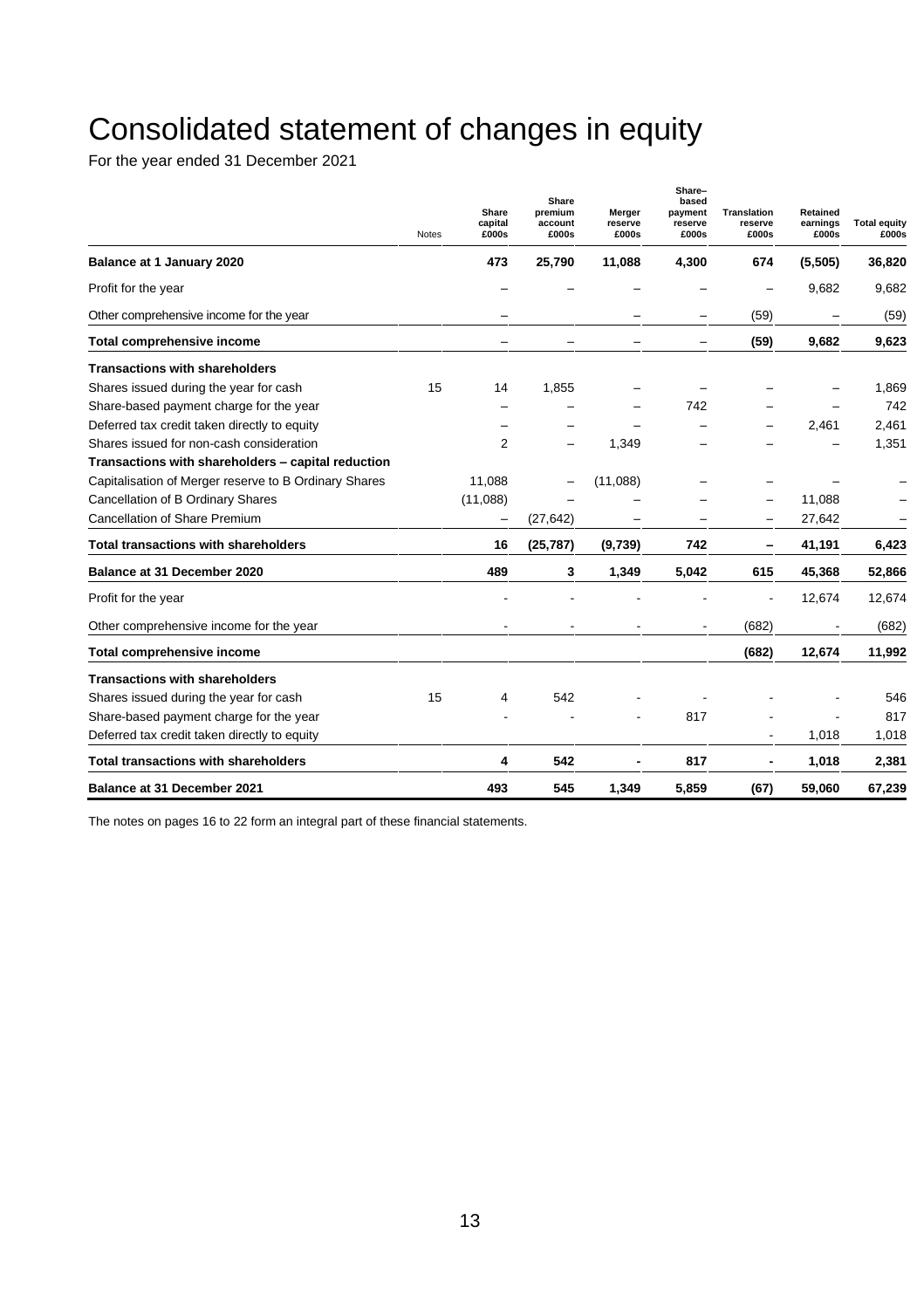# Consolidated cash flow statement

For the year ended 31 December 2021

|                                                                        | Notes | 2021<br>£000s | 2020<br>£000s |
|------------------------------------------------------------------------|-------|---------------|---------------|
| Cash flows from operating activities                                   |       |               |               |
| Profit before taxation                                                 |       | 14,264        | 12,628        |
| <b>Adjustment for:</b>                                                 |       |               |               |
| Amortisation and depreciation                                          |       | 5,046         | 4,843         |
| (Profit) / Loss on disposal of non-current assets                      |       | (413)         | 16            |
| Share-based payment charge                                             |       | 817           | 742           |
| Change in the fair value of equity investments                         |       |               | 511           |
| RDEC income                                                            | 6     | (956)         | (1, 188)      |
| Finance costs                                                          | 7     | 361           | 403           |
| Other non-cash movements                                               |       | (25)          | (8)           |
| Exceptional Items (Earn-out on acquisitions)                           | 4     | 2,949         |               |
| Operating cash inflow before changes in working capital and provisions |       | 22,043        | 17,947        |
| Increase in trade, other receivables and accrued revenue               |       | 367           | (6, 137)      |
| Increase in trade, other payables and deferred revenue                 |       | 217           | 7,182         |
| Decrease in provisions                                                 |       | (298)         | (18)          |
| Cash generated from operating activities                               |       | 22,329        | 18,974        |
| Taxation (paid)                                                        |       | (3,646)       | (926)         |
| Net cash inflow from operating activities                              |       | 18,683        | 18,048        |
| <b>Investing activities</b>                                            |       |               |               |
| Finance income received                                                |       | 1             | 8             |
| Acquisition of intangible assets                                       | 11    | (30)          | (542)         |
| Acquisition of property, plant and equipment                           |       | (953)         | (432)         |
| Proceeds from the sale of property, plant and equipment                |       | 103           | 46            |
| Proceeds on the disposal of equity investments                         |       |               | 175           |
| Acquisition of subsidiaries, net of cash acquired                      |       |               | (12,031)      |
| Acquisition related earn-out paid                                      |       | (3,267)       |               |
| Net cash outflow from investing activities                             |       | (4, 146)      | (12, 776)     |
| <b>Financing activities</b>                                            |       |               |               |
| Proceeds from the issue of new ordinary shares                         | 15    | 546           | 1,869         |
| Finance costs paid                                                     |       | (169)         | (157)         |
| Proceeds from borrowings                                               |       |               | 15,000        |
| Repayment of borrowings                                                |       |               | (15,000)      |
| Payment of lease liabilities                                           |       | (2, 490)      | (2, 189)      |
| Net cash outflow from financing activities                             |       | (2, 113)      | (477)         |
| Net change in cash and cash equivalents                                |       | 12,424        | 4,795         |
| Effect of foreign currency on cash balances                            |       | (175)         | (60)          |
| Cash and cash equivalents at start of year                             |       | 18,994        | 14,259        |
| Cash and cash equivalents at end of year                               | 13    | 31,243        | 18,994        |

The notes on pages 16 to 22 form an integral part of these financial statements.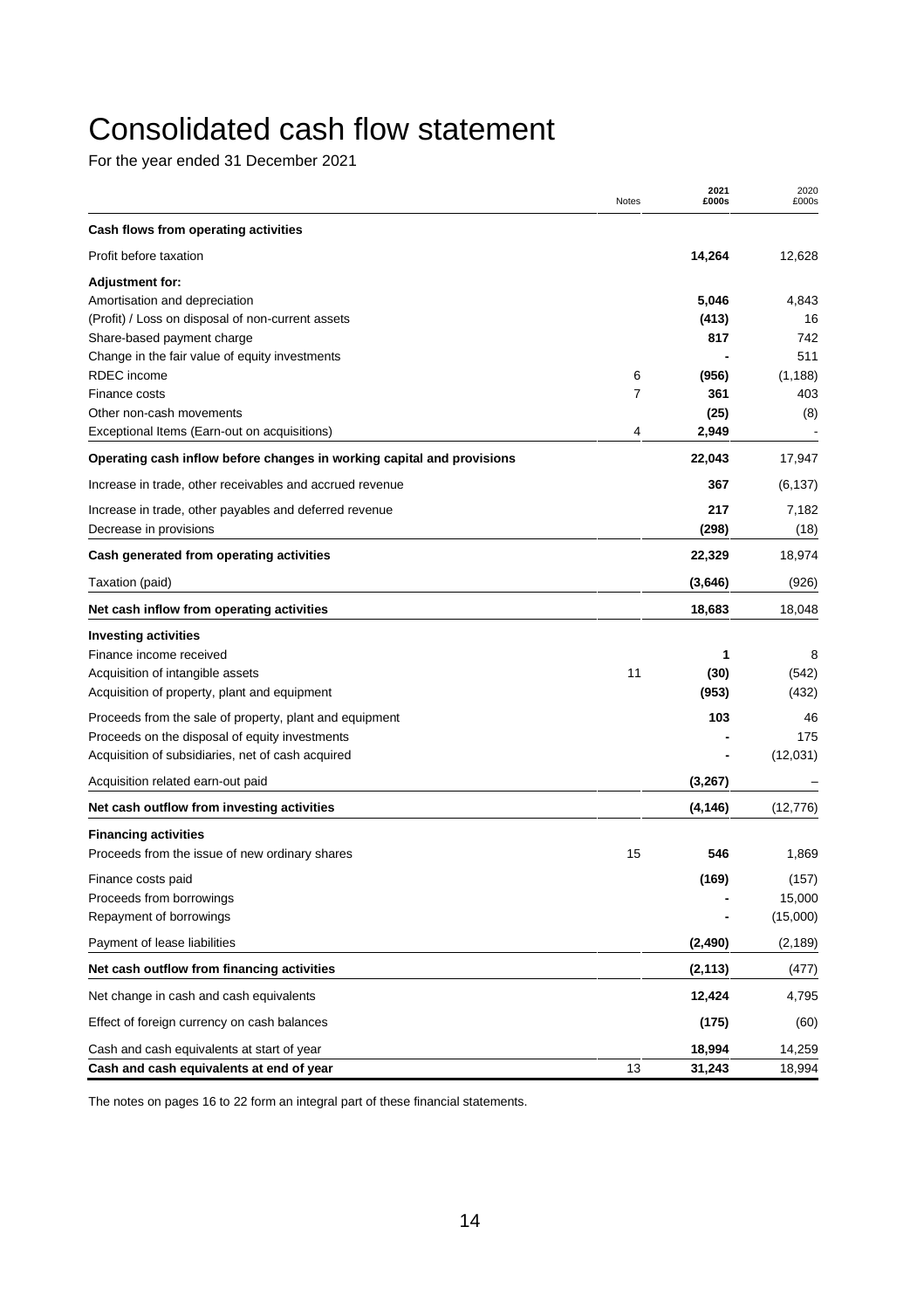# Notes to the financial statements

For the year ended 31 December 2021

# **1. Basis of preparation**

The consolidated financial statements of the Group have been prepared on the going concern basis in accordance with international accounting standards in conformity with the requirements of the Companies Act 2006, the IFRS Interpretations Committee ('IFRS-IC') interpretations and those parts of the Companies Act 2006 applicable to companies reporting under IFRS.

The consolidated financial statements have been prepared on a historical cost basis except that the following assets and liabilities are stated at their fair value: certain financial assets and financial liabilities measured at fair value, and liabilities for cash-settled share-based payments.

The same accounting policies, presentation and methods of computation have been followed in these condensed financial statements as were applied in the preparation of the Group's financial statements for the year ended 31 December 2021.

The financial statements for 2020 have been delivered to the Registrar of Companies and the 2021 financial statements will be delivered after the Annual General Meeting.

The Auditor has reported on both sets of accounts without qualification, did not draw attention to any matters by way of emphasis without qualifying their report, and did not issue a statement under Section 498(2) or 498(3) of the Companies Act 2006.

## **Going concern**

The financial statements have been prepared on the going concern basis, which assumes that the Group and Company will have sufficient funds to continue in operational existence for the foreseeable future, being a period of no less than 12 months from the date of signing of the financial statements. The Directors have reviewed a cash flow forecast for the period to 31 December 2024, which is derived from the 2022 Board approved budget and a medium-term cash flow forecast through to 31 December 2024, which is an extrapolation of the approved budget under multiple scenarios and growth rates. The 2022 budget and medium-term forecast represents the Directors' best estimate of the Group's future performance and necessarily includes a number of assumptions, including the level of revenues. The 2022 budget and medium-term forecast demonstrate that the Directors have a reasonable expectation that the Group will be able to meet its liabilities as they fall due for a period of at least 12 months from the date of approval of the financial statements.

Because of the above factors and, having made appropriate enquiries, the Directors have a reasonable expectation that the Company and Group have adequate resources to continue in operational existence for the foreseeable future. Accordingly, they continue to adopt the going concern basis in preparing these financial statements.

# **2. Revenue**

The Group's revenue is disaggregated by geographical market and major service lines:

## **Geographical market and major service lines**

2021

|                                        | <b>Major service lines</b> |             |                |
|----------------------------------------|----------------------------|-------------|----------------|
|                                        | CRO<br>£000s               | PV<br>£000s | Total<br>£000s |
| Geographical market by client location |                            |             |                |
| UK                                     | 5,415                      | 8,785       | 14,200         |
| Rest of Europe, Middle East and Africa | 9,585                      | 12,981      | 22,566         |
| North America                          | 38,388                     | 36,028      | 74,416         |
| Asia                                   | 4,687                      | 2,532       | 7,219          |
| Australia                              | $\mathbf 2$                | 178         | 180            |
|                                        | 58,077                     | 60.504      | 118,581        |

## **2020**

|                                        | Major service lines |             |                |  |
|----------------------------------------|---------------------|-------------|----------------|--|
|                                        | <b>CRO</b><br>£000s | PV<br>£000s | Total<br>£000s |  |
| Geographical market by client location |                     |             |                |  |
| UK                                     | 3.589               | 8.590       | 12.179         |  |
| Rest of Europe, Middle East and Africa | 10.146              | 13.183      | 23,329         |  |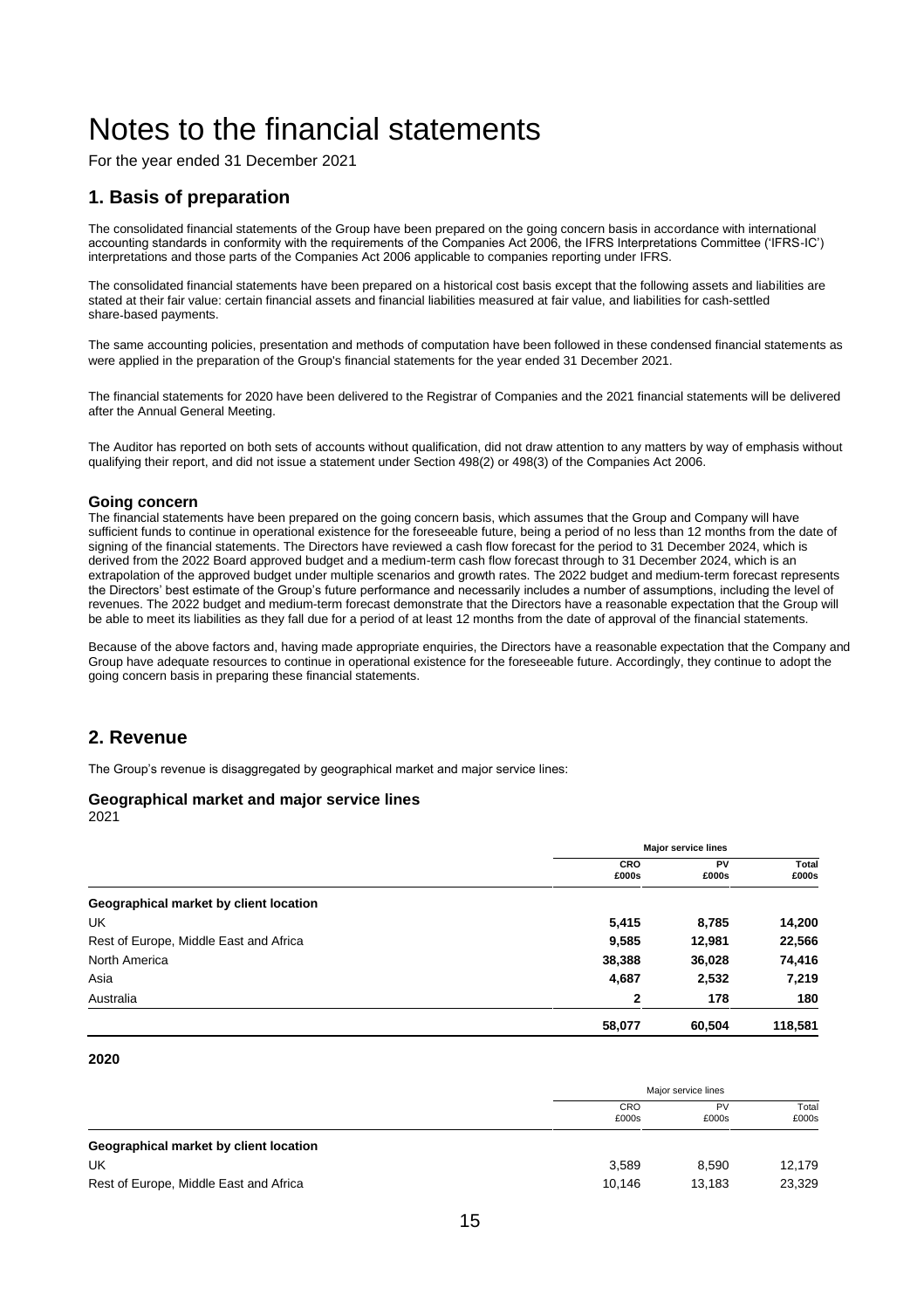| North America | 15,828                   | 30,836 | 46,664 |
|---------------|--------------------------|--------|--------|
| Asia          | 1.753                    | 2,269  | 4,022  |
| Australia     | $\overline{\phantom{0}}$ | 197    | 197    |
|               | 31,316                   | 55,075 | 86,391 |

# **3. Operating segments**

#### **Products and services from which reportable segments derive their revenues**

Information reported to the Company's Board, which is the chief operating decision maker ('CODM'), for the purpose of resource allocation and assessment of segment performance, is focused on the Group operating as two business segments, being Clinical Research Services ('CRO') and Pharmacovigilance ('PV'). All revenues arise from direct sales to customers. The segment information reported below all relates to continuing operations.

The accounting policies of the reportable segments are the same as the Group's accounting policies. Segment profit represents the gross profit earned by each segment. Other amounts, including selling, general and administration expenses were not allocated to a segment. This was the measure reported to the CODM for the purpose of resource allocation and assessment of segment performance.

**Consolidated**

#### **2021**

|                                                         | CRO<br>£000s | PV<br>£000s | vvnavnuatuu<br>total<br>£000s |
|---------------------------------------------------------|--------------|-------------|-------------------------------|
| <b>Segment revenues</b>                                 | 58,077       | 60,504      | 118,581                       |
| Cost of sales                                           | (22,906)     | (29, 285)   | (52, 191)                     |
| Reimbursable expenses                                   | (17,621)     | (407)       | (18,028)                      |
| Segment gross profit                                    | 17,550       | 30,812      | 48,362                        |
| Selling, general and administration expenses            |              |             | (34, 877)                     |
| Selling, general and administration expenses comprises: |              |             |                               |
| Other selling, general and administration expenses      |              |             | (27, 736)                     |
| Amortisation of acquired fair valued intangible assets  |              |             | (1, 599)                      |
| Share-based payment charge                              |              |             | (817)                         |
| Contingent consideration for acquisitions               |              |             | (2,949)                       |
| Acquisition costs                                       |              |             | (1,776)                       |
| <b>Exceptional items</b>                                |              |             |                               |
| Research and development expenses                       |              |             | (130)                         |
| Net impairment of trade receivables and contract assets |              |             | (324)                         |
| Other operating income                                  |              |             | 1,593                         |
| <b>Operating profit</b>                                 |              |             | 14,624                        |
| Finance income                                          |              |             | 1                             |
| Change in fair value of equity investments              |              |             |                               |
| Finance costs                                           |              |             | (361)                         |
| <b>Profit before tax</b>                                |              |             | 14,264                        |

# **2020**

| Selling, general and administration expenses |              |             | (27, 518)                      |
|----------------------------------------------|--------------|-------------|--------------------------------|
| Segment gross profit                         | 10.995       | 28.655      | 39,650                         |
| Reimbursable expenses                        | (7,584)      | (471)       | (8,055)                        |
| Cost of sales                                | (12, 737)    | (25, 949)   | (38, 686)                      |
| <b>Segment revenues</b>                      | 31.316       | 55.075      | 86,391                         |
|                                              | CRO<br>£000s | PV<br>£000s | Consolidated<br>total<br>£000s |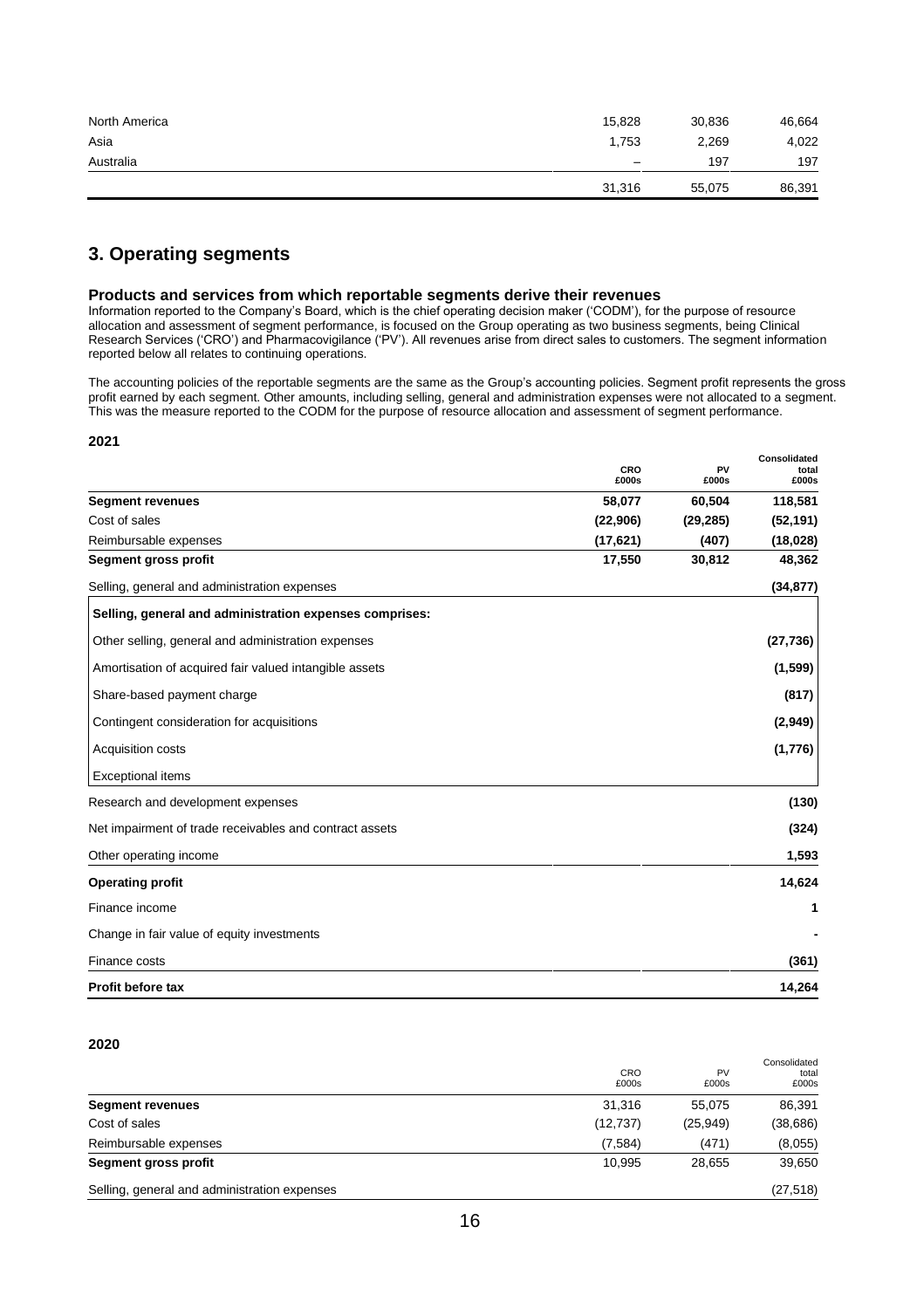| <b>Exceptional items</b>                                |        |
|---------------------------------------------------------|--------|
| Research and development expenses                       | (152)  |
| Net impairment of trade receivables and contract assets | (285)  |
| Other operating income                                  | 1,839  |
| <b>Operating profit</b>                                 | 13,534 |
| Finance income                                          | 8      |
| Change in fair value of equity investments              | (511)  |
|                                                         |        |
| Finance costs                                           | (403)  |
| <b>Profit before tax</b>                                | 12,628 |

# **4. Contingent consideration for acquisitions**

Where contingent consideration is deemed to be employment related the cost is recognised in the income statement as an employment related cost over the period which it is earned. Contingent consideration not classified on the remuneration basis is reported as acquisition consideration.

Contingent and deferred consideration recognised at the point of acquisition are included as a financial liability. Financial assets and liabilities are subsequently measured at fair value through the profit and loss.

Contingent consideration in relation to MS Clinical Services LLC was valued at £nil at the date of acquisition and as at 31 December 2020.

To facilitate the full integration of MS Clinical Services, LLC the management of the Company and MedSource agreed a revised earn-out and settlement agreement on 23 July 2021. The revised earn-out and settlement agreement gave rise to a charge to the profit and loss of £2,949,000 (\$3,800,000).

# *Contingent consideration charged to profit and loss*

|                                                       |               |               | 2021<br>£000s | 2020<br>£000s |
|-------------------------------------------------------|---------------|---------------|---------------|---------------|
| Contingent Consideration for acquisitions - MedSource |               |               | 2,949         |               |
| Deferred consideration payable                        |               |               |               |               |
|                                                       | Group         |               | Company       |               |
|                                                       | 2021<br>£000s | 2020<br>£000s | 2021<br>£000s | 2020<br>£000s |
| Due within one year:                                  |               |               |               |               |
| MedSource                                             |               | 328           |               |               |

The deferred consideration payable for MS Clinical Services, LLC and its subsidiaries ('MedSource') of £328,000 was due upon the verification of the net assets acquired by the Group at the acquisition date and was settled in cash during 2021.

**–**

# **5. Acquisition costs**

| 2021  | 2020  |
|-------|-------|
| £000s | £000s |

328 **–** –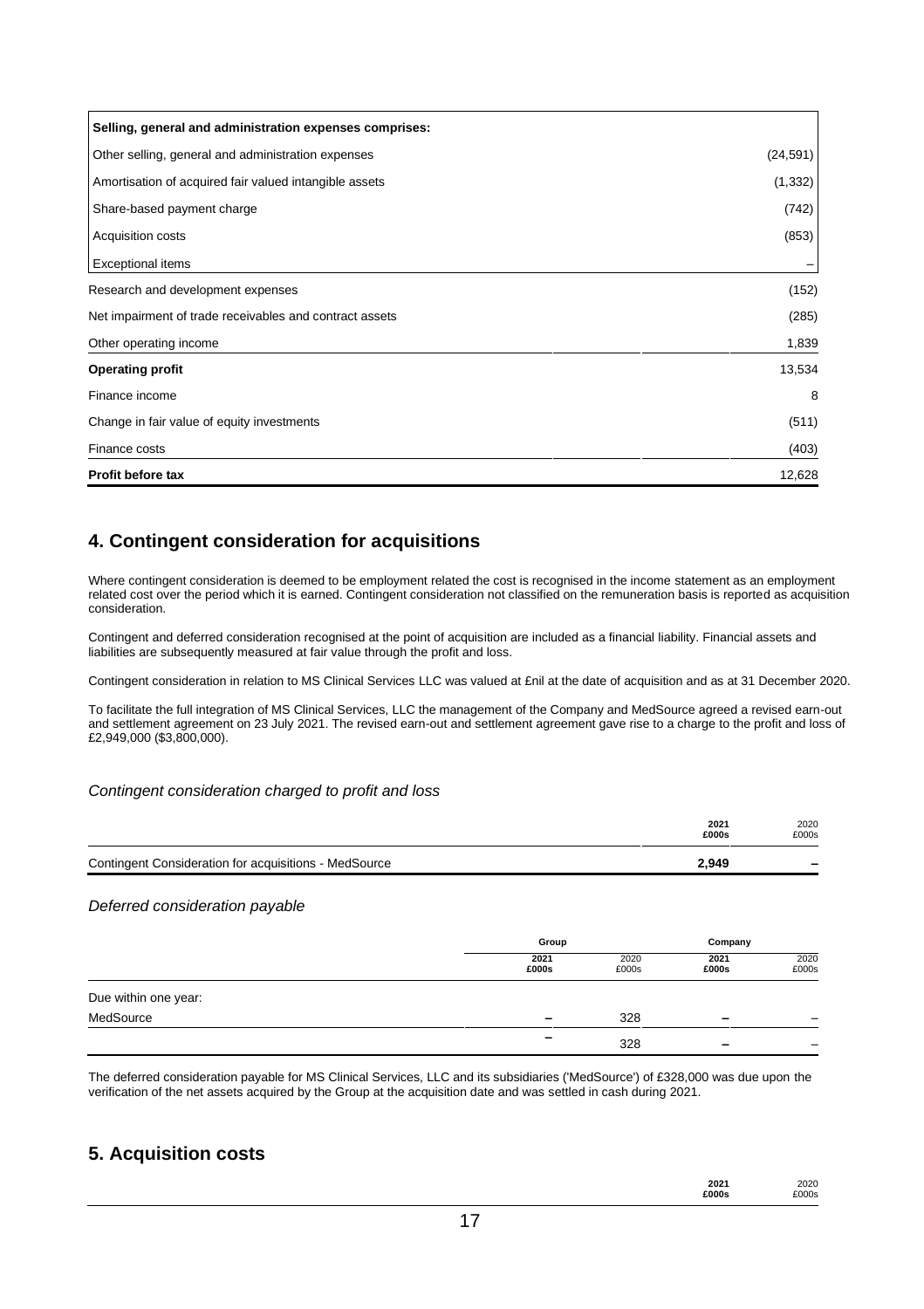| Acquisition of Ashfield Pharmacovigilance | -     | 14  |
|-------------------------------------------|-------|-----|
| Acquisition of MedSource (note 16)        | 406   | 825 |
| Acquisition of ADAMAS (note 17)           | 240   |     |
| Aborted and other acquisition costs       | 1.130 | 14  |
|                                           | 1.776 | 853 |

In line with company strategy, Ergomed has considered a number of potential acquisitions in 2021. Costs of £406,000 were incurred in relation to the acquisition of MedSource in 2021 (2020: £825,000) and £240,000 were incurred in 2021 in relation to the acquisition of ADAMAS which completed on 9 February 2022. Ergomed incurred costs of £1,130,000 in relation to aborted acquisitions.

# **6. Other operating income**

## **Research and Development Expenditure Credit ('RDEC')**

The Group is eligible, within the UK, to claim tax credits against certain R&D expenditure under the Research and Development Expenditure Credit ('RDEC') scheme. During the year, the Group submitted claims in respect of the 2019 and 2020 financial years and recognised the related profit and loss charge within other operating income in the current financial year.

|                      | 2021<br>£000s | 2020<br>£000s |
|----------------------|---------------|---------------|
| Foreign grant income | 629           | 574           |
| RDEC income          | 956           | 1,188         |
| Other income         | 8             | 77            |
|                      | 1,593         | 1,839         |

# **7. Finance costs**

|                                 | 2021<br>£000s | 2020<br>£000s |
|---------------------------------|---------------|---------------|
| Loan and other interest payable | 170           | 158           |
| Interest on lease liabilities   | 191           | 245           |
|                                 | 361           | 403           |

# **8. Earnings per share**

The calculation of the basic and diluted earnings per share is based on the following data:

| ⊧arnınɑs |
|----------|
|          |

|                                                                                                  | 2021<br>£000s         | 2020<br>£000s  |
|--------------------------------------------------------------------------------------------------|-----------------------|----------------|
| Profit for the purposes of earnings per share – net profit attributable to owners of the Company | 12,674                | 9,682          |
| <b>Adjust for:</b>                                                                               |                       |                |
| Amortisation of acquired fair valued intangible assets (note 11)                                 | 1,605                 | 1,332          |
| Share-based payment charge                                                                       | 817                   | 742            |
| Acquisition-related contingent consideration (note 4)                                            | 2,949                 |                |
| Acquisition costs (note 5)                                                                       | 1,776                 | 853            |
| Pay in lieu and non-compete compensation                                                         | 211                   | 232            |
| Change in fair value of equity investments                                                       |                       | 511            |
| RDEC income (2017)                                                                               |                       | (527)          |
| Employment creation grants - Serbia                                                              |                       | (307)          |
| Tax effect of adjusting items                                                                    | (102)                 | (41)           |
| Adjusted earnings for the purposes of adjusted earnings per share (unaudited)                    | 19,930                | 12,477         |
| Number of shares                                                                                 |                       |                |
|                                                                                                  | 2021<br><b>Number</b> | 2020<br>Number |
| Weighted average number of Ordinary Shares for the purposes of basic earnings per share          | 48,466,740            | 48,323,814     |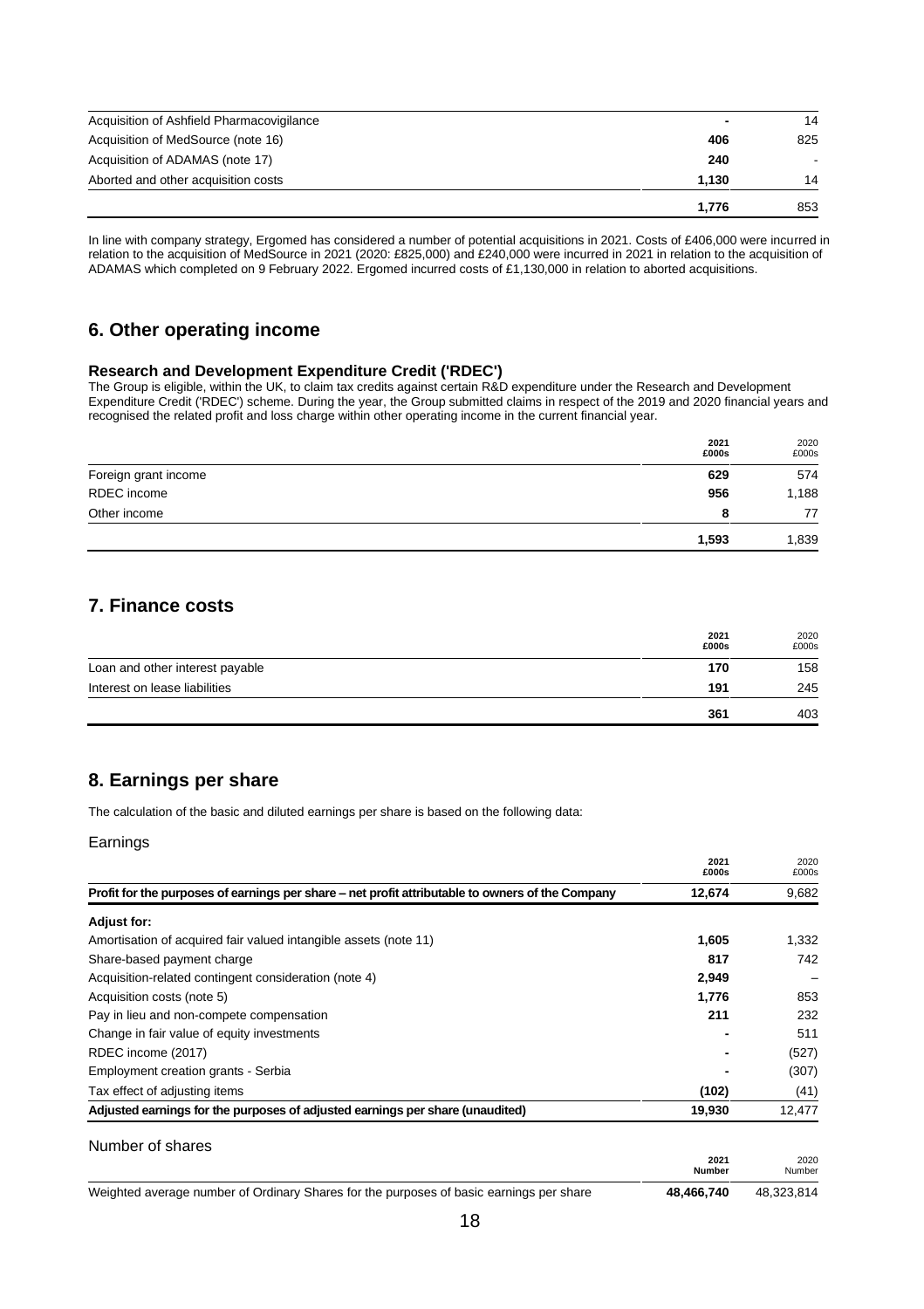| Incremental shares in respect of employee share schemes                                   | 2,102,588     | 2,176,170     |
|-------------------------------------------------------------------------------------------|---------------|---------------|
| Weighted average number of Ordinary Shares for the purposes of diluted earnings per share | 50,569,328    | 50,499,984    |
| Earnings per share (EPS)                                                                  | 2021<br>pence | 2020<br>pence |
| Basic                                                                                     | 26.1          | 20.0          |
| <b>Diluted</b>                                                                            | 25.1          | 19.2          |
| Adjusted earnings per share (Adjusted EPS)                                                |               |               |
| Unaudited                                                                                 | 2021<br>pence | 2020<br>pence |
| Basic                                                                                     | 41.1          | 25.8          |
| <b>Diluted</b>                                                                            | 39.4          | 24.7          |

# **9. EBITDA and Adjusted EBITDA**

| Unaudited                                                                               | 2021<br>£000's   | 2020<br>£000's |
|-----------------------------------------------------------------------------------------|------------------|----------------|
| <b>Operating profit</b>                                                                 | 14,624           | 13,534         |
| Adjusted for:                                                                           |                  |                |
| Depreciation and amortisation charges within selling, general & administration expenses | 3,447            | 3,511          |
| Amortisation of acquired fair valued intangible assets                                  | 1,599            | 1,332          |
| <b>EBITDA</b>                                                                           | 19,670           | 18,377         |
| Adjusted for:                                                                           |                  |                |
| Share-based payment charge                                                              | 817              | 742            |
| Acquisition related contingent compensation (note 4)                                    | 2,949            |                |
| <b>RDEC</b> income                                                                      |                  | (527)          |
| Employment creation grants - Serbia                                                     |                  | (307)          |
| Acquisition costs (note 5)                                                              | $^{\circ}$ 1,776 | 853            |
| Pay in lieu and non-compete compensation                                                | 211              | 232            |
| <b>Adjusted EBITDA</b>                                                                  | 25,423           | 19,370         |

# **10. Goodwill**

| Goodwill                                               | £000s  |
|--------------------------------------------------------|--------|
| Cost                                                   |        |
| At 1 January 2020                                      | 15,523 |
| Arising on business combinations                       | 11,261 |
| <b>Translation movement</b>                            | (36)   |
| At 31 December 2020                                    | 26,748 |
| Fair value adjustment arising on business combinations | (477)  |
| <b>Translation movement</b>                            | (225)  |
| At 31 December 2021                                    | 26,046 |
| <b>Impairment losses</b>                               |        |
| At 1 January 2020 and 2021                             | 2,143  |
| At 31 December 2020 and 2021                           | 2,143  |
| Net book value                                         |        |
| At 31 December 2021                                    | 23,903 |
| At 31 December 2020                                    | 24,605 |

The fair value adjustment arising on business combinations during the year ended 31 December 2021 relates to the acquisitions of MS Clinical Services, LLC ('MedSource') (note 17).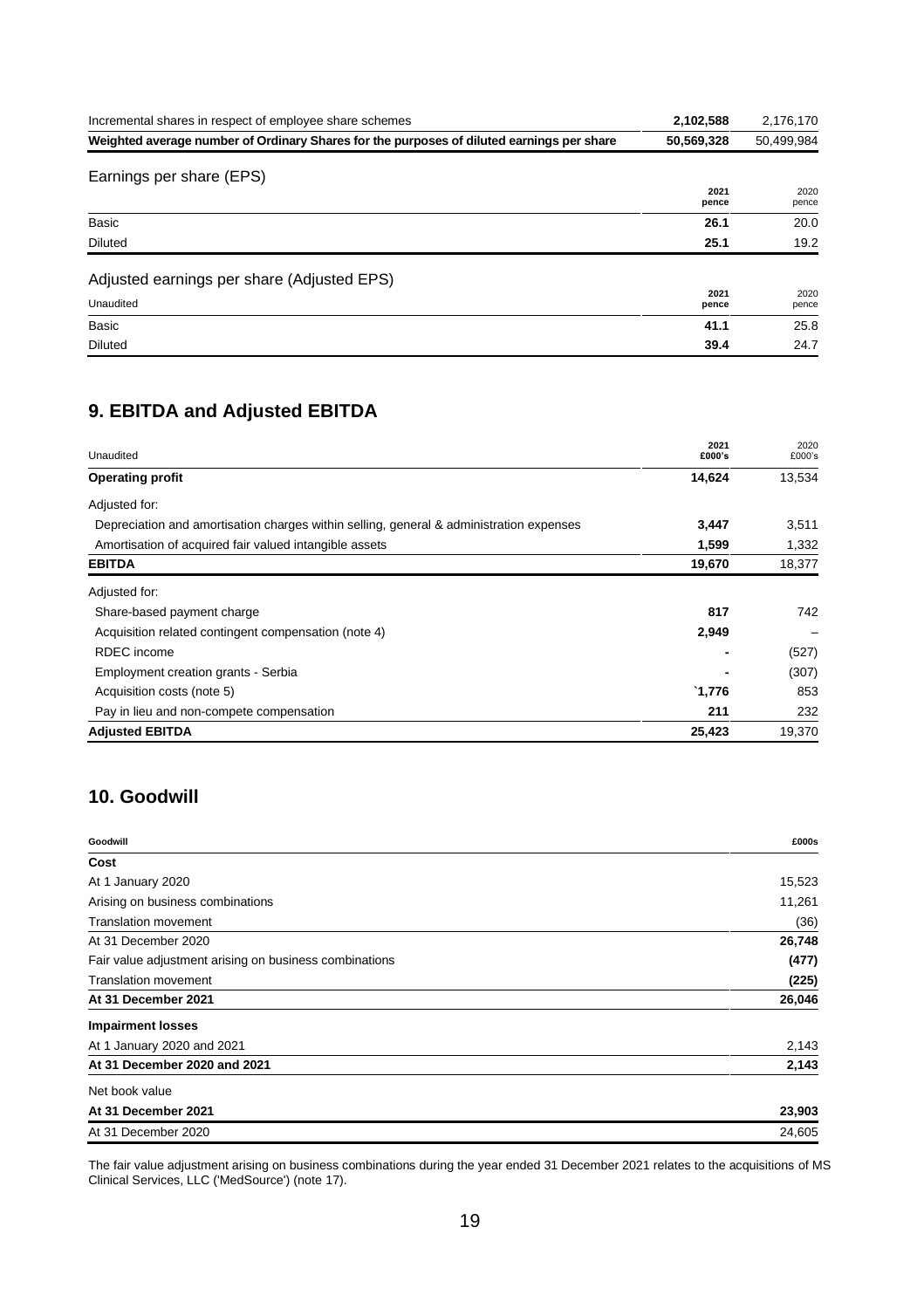Goodwill acquired in a business combination is allocated, at acquisition, to the cash-generating units ('CGUs') that are expected to benefit from that business combination. The carrying amount of goodwill has been allocated as follows:

| Cash-generating unit | 2021<br>£000s | 2020<br>£000s |
|----------------------|---------------|---------------|
| <b>CRO</b>           | 10,190        | 10,859        |
| PV                   | 13,713        | 13,746        |
|                      | 23,903        | 24,605        |

# **11. Other intangible assets**

|                                               | Software<br>£000s | Customer<br>contracts<br>£000s | Customer<br>relationships<br>£000s | <b>Brands</b><br>£000s | In-process<br>R&D<br>£000s | <b>Technology</b><br>£000s | Total<br>£000s |
|-----------------------------------------------|-------------------|--------------------------------|------------------------------------|------------------------|----------------------------|----------------------------|----------------|
| Cost                                          |                   |                                |                                    |                        |                            |                            |                |
| At 1 January 2020                             | 3,478             | 1,258                          | 3,395                              | 817                    | 15,200                     | 419                        | 24,567         |
| Acquisitions through business<br>combinations |                   | 1,739                          | 6,075                              | 916                    |                            |                            | 8,730          |
| Additions                                     | 542               |                                |                                    |                        |                            |                            | 542            |
| <b>Translation movement</b>                   | 120               | (23)                           | (149)                              | (11)                   |                            |                            | (63)           |
| At 31 December 2020                           | 4,140             | 2,974                          | 9,321                              | 1,722                  | 15,200                     | 419                        | 33,776         |
| <b>IFRS3 Revaluation</b>                      |                   | 90                             | 240                                | 38                     |                            |                            | 368            |
| Additions                                     | 30                |                                |                                    |                        |                            |                            | 30             |
| <b>Disposals</b>                              | (211)             |                                |                                    |                        |                            |                            | (211)          |
| <b>Translation movement</b>                   | (7)               | 6                              | 2                                  | (21)                   |                            |                            | (20)           |
| At 31 December 2021                           | 3,952             | 3,070                          | 9,563                              | 1,739                  | 15,200                     | 419                        | 33,943         |
| Amortisation                                  |                   |                                |                                    |                        |                            |                            |                |
| At 1 January 2020                             | 1,675             | 1,258                          | 2,826                              | 434                    | 15,200                     | 419                        | 21,812         |
| Charge for the year                           | 934               | 553                            | 675                                | 104                    |                            |                            | 2,266          |
| <b>Translation movement</b>                   | 42                |                                | 33                                 | 5                      |                            |                            | 80             |
| At 31 December 2020                           | 2,651             | 1,811                          | 3,534                              | 543                    | 15,200                     | 419                        | 24,158         |
| Charge for the year                           | 577               | 425                            | 906                                | 267                    |                            |                            | 2,175          |
| <b>Translation movement</b>                   | (6)               | (5)                            | (20)                               | (12)                   |                            |                            | (43)           |
| At 31 December 2021                           | 3,222             | 2,231                          | 4,420                              | 798                    | 15,200                     | 419                        | 26,290         |
| Net book value                                |                   |                                |                                    |                        |                            |                            |                |
| At 31 December 2021                           | 730               | 839                            | 5,143                              | 941                    |                            |                            | 7,653          |
| At 31 December 2020                           | 1,489             | 1,163                          | 5,787                              | 1,179                  |                            |                            | 9,618          |

# **12. Trade and other receivables**

|                            | 2021<br>£000s | 2020<br>£000s |
|----------------------------|---------------|---------------|
| Trade receivables          | 20,234        | 19,079        |
| Other receivables          | 869           | 1,241         |
| Prepayments                | 1,818         | 1,482         |
| Corporation tax receivable | 2,222         | 422           |
|                            | 25,143        | 22.224        |

# **13. Cash and cash equivalents**

Cash and cash equivalents comprise cash balances and short-term deposits.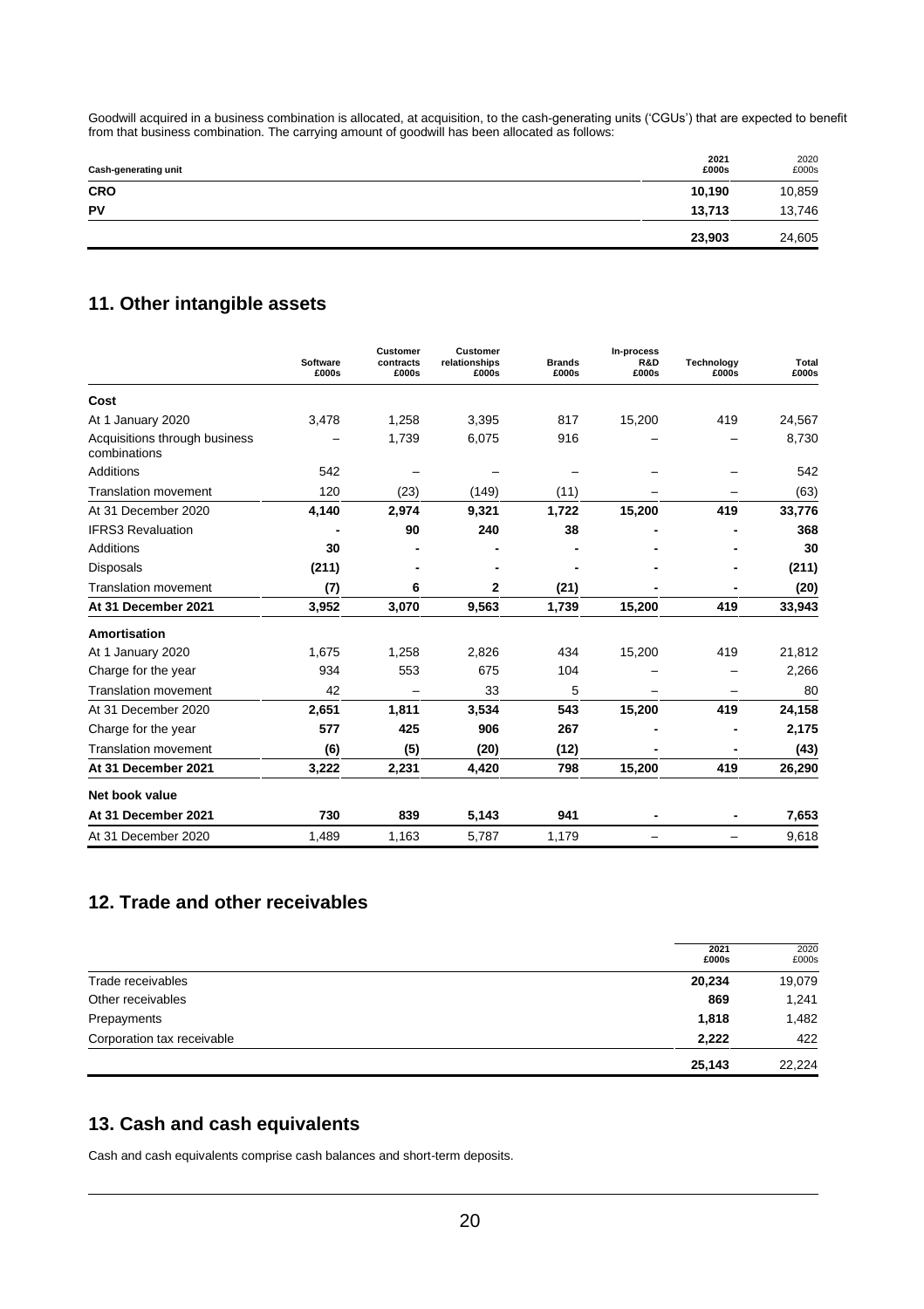|                        | 2021<br>£000s | 2020<br>£000s |
|------------------------|---------------|---------------|
| Cash at bank           | 31.243        | 18,994        |
| Cash net of borrowings | 31.243        | 18,994        |

The carrying amount of cash and cash equivalents approximates to their fair value at the reporting date and are denominated in the following currencies:

|            | 2021<br>£000s | 2020<br>£000s |
|------------|---------------|---------------|
| GBP        | 15,083        | 1,598         |
| Euro       | 3,118         | 5,732         |
| <b>USD</b> | 11,757        | 10,213        |
| Other      | 1,285         | 1,451         |
|            | 31,243        | 18,994        |

# **14. Trade and other payables**

|                                    | 2021<br>£000s | 2020<br>£000s |
|------------------------------------|---------------|---------------|
| Trade payables                     | 3,102         | 4,197         |
| Amounts payable to related parties | 3             | 55            |
| Social security and other taxes    | 1,302         | 1,112         |
| Other payables                     | 1,802         | 1,295         |
| Customer advances                  | 47            | 408           |
| Accruals                           | 8,951         | 8,635         |
|                                    | 15,207        | 15.702        |

Customer advances relate to deposits made by customers as security over future services and third-party costs incurred in relation to those services.

# **15. Ordinary share capital**

# **Group and Company**

|                                                | 2021          |       | 2020       |               |
|------------------------------------------------|---------------|-------|------------|---------------|
|                                                | <b>Number</b> | £000s | Number     | £000s         |
| Ordinary shares of £0.01 each                  |               |       |            |               |
| At 1 January                                   | 48,719,526    | 487   | 47,286,289 | 473           |
| Exercise of share options                      | 418.545       | 4     | 1,433,237  | 14            |
| Shares to be issued for non-cash consideration | 155.558       | 2     | 155.558    | $\mathcal{P}$ |
| At 31 December                                 | 49,263,629    | 493   | 48,875,084 | 489           |

# **16. Acquisition of subsidiary – MedSource**

On 11 December 2020, the Group acquired all of the issued share capital in MS Clinical Services, LLC, MedSource UK Ltd and MS Clinical Services (Canada) Inc. ('MedSource'") for \$16,200,000 in cash, adjusted for net debt, and paid at the closing of the transaction, with further consideration of \$1,800,000 payable in Ergomed plc equity issued at a price based on the average daily closing price for 30 days preceding the acquisition (155,558 shares at a price of £8.76) upon the satisfaction of certain representations and warranties.

In order to facilitate the full integration of all CRO activities under the Ergomed CRO brand and management, and fully realise the benefit of a wider CRO operational base in North America before the originally planned and anticipated earn-out and handover period at the end of 2021, the management of the Company and MedSource agreed a revised earn-out and settlement agreement on 23 July 2021. The revised earn-out and settlement agreement gave rise to final payments totaling £2,949,000 (\$3,800,000) in 2021 (note 4).

MedSource is a full-service CRO with a focus on complex diseases and study designs. The acquisition greatly expands the geographical presence of Ergomed's CRO service offering in the US whilst complementing the current business specialism in oncology and rare disease.